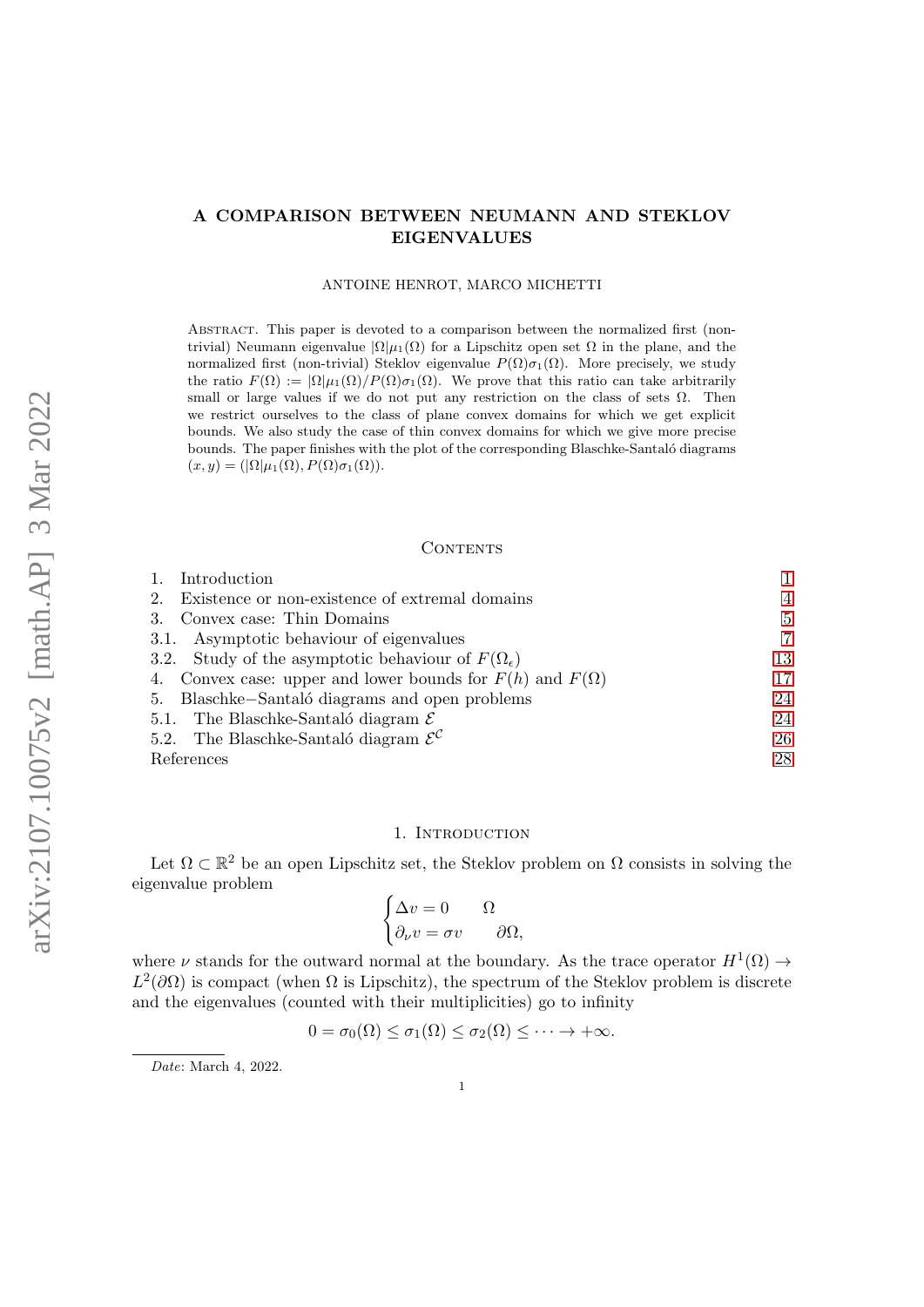We recall the classical variational characterization of the Steklov eigenvalues

(1) 
$$
\sigma_k(\Omega) = \sup_{E_k} \inf_{0 \neq v \in E_k} \frac{\int_{\Omega} |\nabla v|^2 dx}{\int_{\partial \Omega} v^2 ds},
$$

where the infimum is taken over all k–dimensional subspaces of the Sobolev space  $H^1(\Omega)$ which are  $L^2$ -orthogonal to constants on  $\partial\Omega$ .

The Neumann eigenvalue problem on  $\Omega$  consists in solving the eigenvalue problem

<span id="page-1-0"></span>
$$
\begin{cases}\n-\Delta u = \mu u & \Omega \\
\partial_\nu u = 0 & \partial\Omega.\n\end{cases}
$$

As the Sobolev embedding  $H^1(\Omega) \to L^2(\Omega)$  is also compact here, the spectrum of the Neumann problem is discrete and the eigenvalues (counted with their multiplicities) go to infinity

<span id="page-1-1"></span>
$$
0 = \mu_0(\Omega) \leq \mu_1(\Omega) \leq \mu_2(\Omega) \leq \cdots \to +\infty.
$$

We also have a variational characterization of the Neumann eigenvalues

(2) 
$$
\mu_k(\Omega) = \sup_{E_k} \inf_{0 \neq u \in E_k} \frac{\int_{\Omega} |\nabla u|^2 dx}{\int_{\Omega} u^2 dx},
$$

where the infimum is taken over all k–dimensional subspaces of the Sobolev space  $H^1(\Omega)$ which are  $L^2$ -orthogonal to constants on  $\Omega$ .

Recently several papers study the link between theses two families of eigenvalues, let us mention for example [\[14\]](#page-28-0), [\[15\]](#page-28-1), [\[17\]](#page-28-2), [\[27\]](#page-28-3). A natural question is to compare the first (nontrivial) eigenvalues suitably normalized, that is to say to compare  $|\Omega|\mu_1(\Omega)$  and  $P(\Omega)\sigma_1(\Omega)$ where  $\Omega \subset \mathbb{R}^2$  is an open Lipschitz set in the plane,  $|\Omega|$  is its Lebesgue measure,  $P(\Omega)$  is its perimeter. More precisely, in this paper we study the following spectral shape functional:

(3) 
$$
F(\Omega) = \frac{\mu_1(\Omega)|\Omega|}{\sigma_1(\Omega)P(\Omega)}.
$$

We want to find bounds for  $F(\Omega)$  (if possible optimal) in the two following cases: the set  $\Omega \subset \mathbb{R}^2$  is just bounded and Lipschitz or the set  $\Omega \subset \mathbb{R}^2$  is bounded and convex.

We now present the main results and the structure of the paper. In Section [2](#page-3-0) we will show that, if we do not put any restriction on the class of sets, the problem of maximization and minimization of  $F(\Omega)$  is ill posed, indeed we have

 $\inf\{F(\Omega): \Omega \subset \mathbb{R}^2$  bounded open set and Lipschitz $\} = 0$ ,

 $\sup\{F(\Omega): \Omega \subset \mathbb{R}^2 \text{ bounded open set and Lipschitz}\} = +\infty.$ 

Thus we will study the problem of minimizing or maximizing  $F(\Omega)$  in the class of convex plane domains. It is well known that minimizing (or maximizing) sequences of plane convex domains

- either converge (in the Hausdorff sense) to an open convex set and we will see that, in this case, this set will be the minimizer or maximizer,
- or shrink to a segment which leads us to consider such particular sequences of convex domains.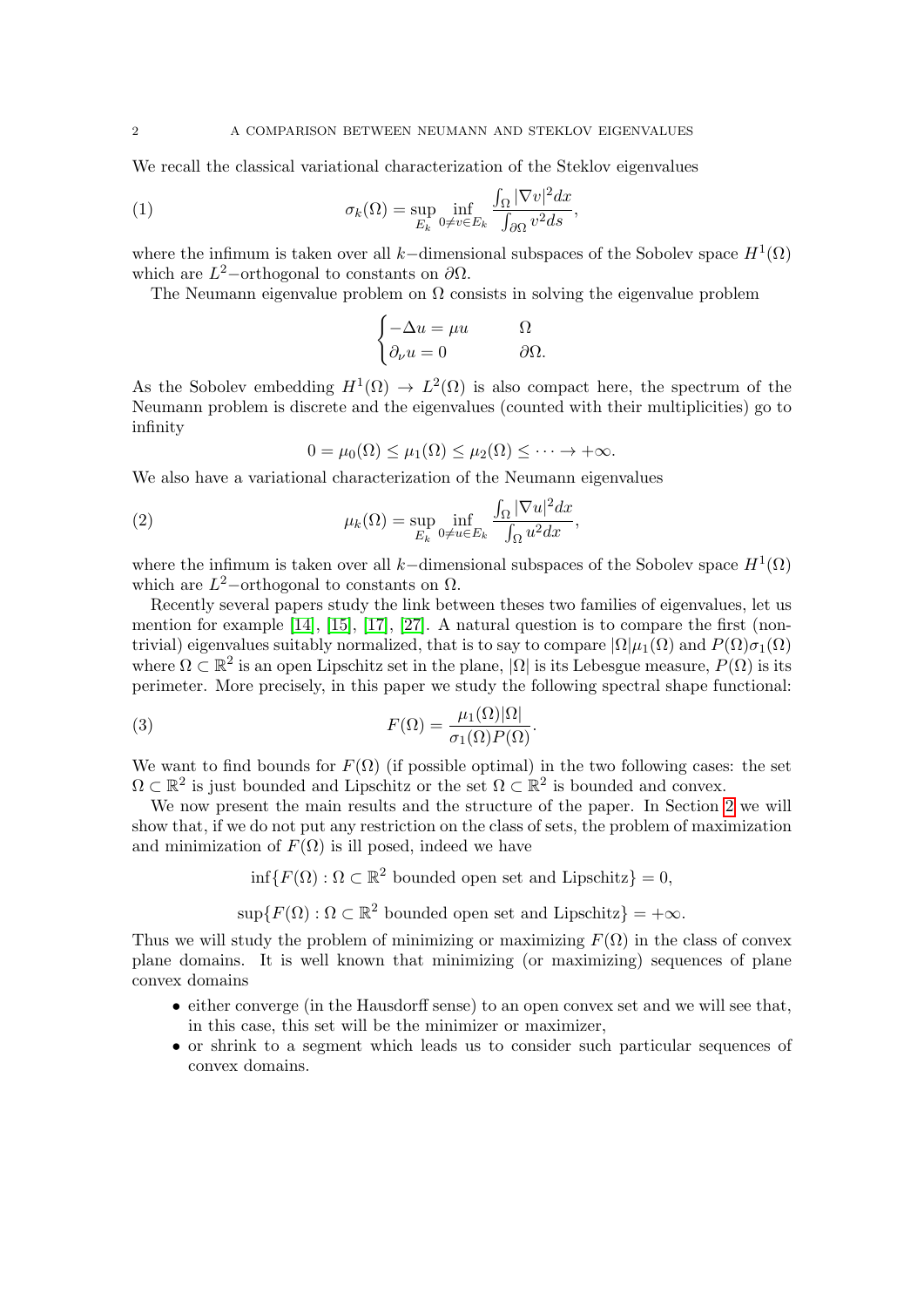Therefore, in Section [3](#page-4-0) we will study the behaviour of the functional  $F(\Omega_{\epsilon})$  where  $\Omega_{\epsilon}$  is a special class of domains, called thin domains (see [\(6\)](#page-4-1)). The main theorem of this section gives the precise asymptotic behaviour of the functional  $F(\Omega_{\epsilon})$ 

<span id="page-2-0"></span>**Theorem 1.1.** Let  $\Omega_{\epsilon} \subset \mathbb{R}^2$  be a sequence of thin domains that converges to a segment in the Hausdorff sense. Then there exists a non negative and concave function  $h \in L^{\infty}(0,1)$ such that the following asymptotic behaviour holds:

$$
F(\Omega_{\epsilon}) \xrightarrow[\epsilon \to 0]{} F(h) := \frac{\mu_1(h) \int_0^1 h(x) dx}{\sigma_1(h)}.
$$

Where  $\mu_1(h)$  is the first non zero eigenvalue of

$$
\begin{cases}\n-\frac{d}{dx}\left(h(x)\frac{du_k}{dx}(x)\right) = \mu_k(h)h(x)u_k(x) & x \in (0,1) \\
h(0)\frac{du_k}{dx}(0) = h(1)\frac{du_k}{dx}(1) = 0,\n\end{cases}
$$

and  $\sigma_1(h)$  is the first non zero eigenvalue of

$$
\begin{cases}\n-\frac{d}{dx}\left(h(x)\frac{dv_k}{dx}(x)\right) = \sigma_k(h)v_k(x) & x \in (0,1) \\
h(0)\frac{dv_k}{dx}(0) = h(1)\frac{dv_k}{dx}(1) = 0.\n\end{cases}
$$

In order to obtain this result in Lemma [3.2](#page-6-1) and in Lemma [3.5](#page-9-0) we prove general asymptotic behaviours for Neumann and Steklov eigenvalues on collapsing domains. Similar results for the Neumann eigenvalues, but in a different geometrical context, where proved in [\[6\]](#page-28-4) and [\[24\]](#page-28-5). We want to highlight the fact that the limit eigenvalues problems in Lemma [3.2](#page-6-1) and in Lemma [3.5](#page-9-0) are non-standard: since the function  $h$  can vanish at the boundary, they are non-uniformly elliptic. We are not aware of similar asymptotic behaviour in the literature.

In the rest of Section [3](#page-4-0) we are interested in studying in which way a sequence of thin domains  $\Omega_{\epsilon}$  must collapse in order to obtain the lowest possible value of the limit  $F(\Omega_{\epsilon})$ . From Theorem [1.1](#page-2-0) this problem is equivalent to study the minimization problem for the one-dimensional spectral functional  $F(h)$  in the class of  $L^{\infty}(0, 1)$ , concave and non negative functions. In particular in Theorem [3.8](#page-12-1) we will show that there exists a minimizer and also that the function  $h \equiv 1$  is a local minimizer.

Section [4](#page-16-0) is devoted to the study of upper and lower bounds for the functionals  $F(h)$ and  $F(\Omega)$ . We start by showing the following bounds for the functional  $F(h)$ 

<span id="page-2-1"></span>**Theorem 1.2.** For every non negative and concave function  $h \in L^{\infty}(0, 1)$  the following inequalities hold

$$
\frac{\pi^2}{12} \le F(h) \le 4
$$

Then we will prove the following bounds for the functional  $F(\Omega)$ 

<span id="page-2-2"></span>**Theorem 1.3.** There exists an explicit constant  $C_1$  such that, for every convex open set  $\Omega \subset \mathbb{R}^2$ , the following inequalities hold

$$
\frac{\pi^2}{6\sqrt[3]{18}} \le F(\Omega) \le C_1 \le 9.04
$$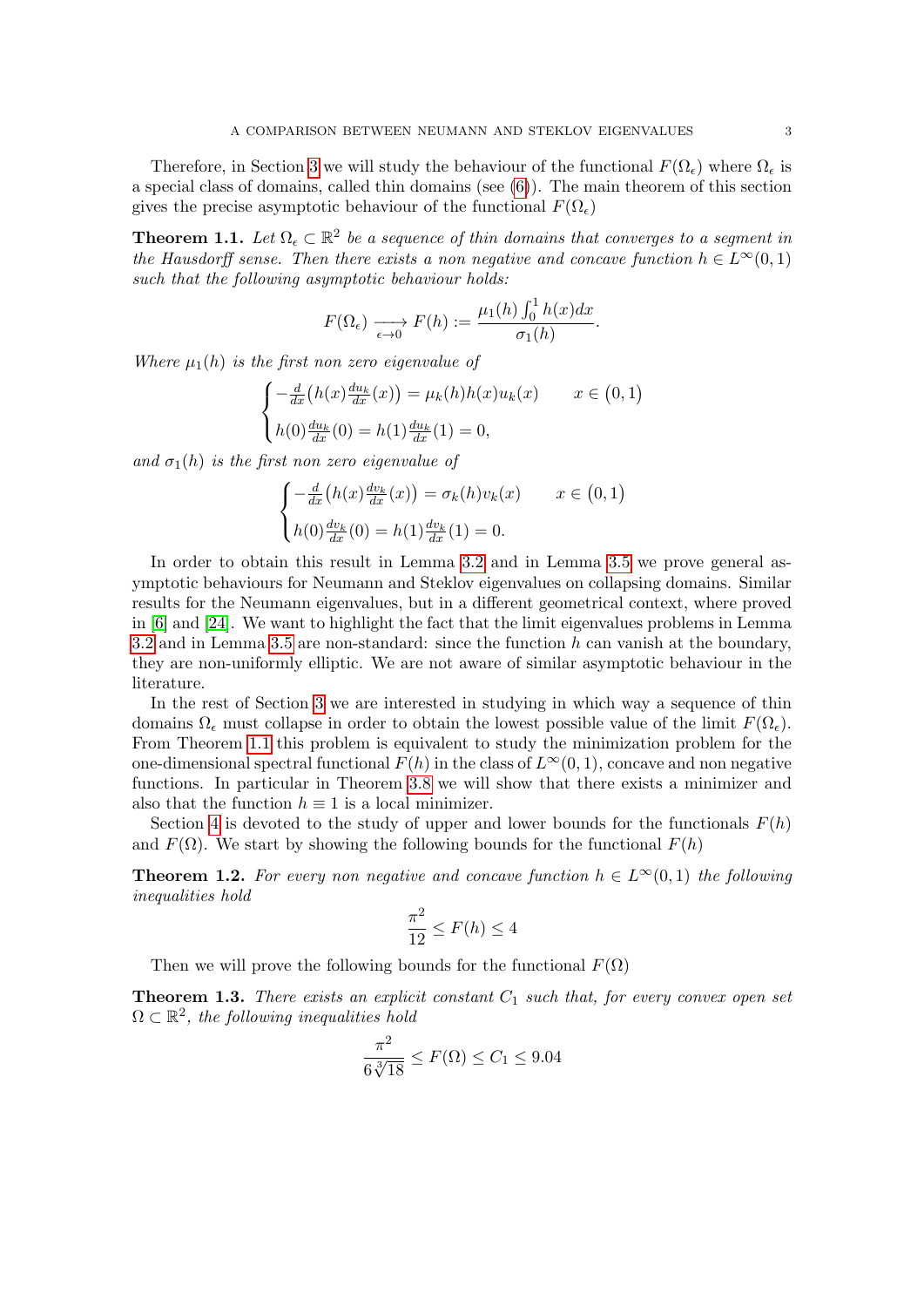The explicit constant  $C_1$  will be described in Section [4.](#page-16-0)

In the last Section we are interested in plotting the Blaschke−Santal´o diagrams

$$
\mathcal{E} = \{(x, y) \text{ where } x = \sigma_1(\Omega)P(\Omega), y = \mu_1(\Omega)|\Omega|, \Omega \subset \mathbb{R}^2\}
$$

 $\mathcal{E}^C = \{(x, y) \text{ where } x = \sigma_1(\Omega) P(\Omega), y = \mu_1(\Omega) |\Omega|, \Omega \subset \mathbb{R}^2, \Omega \text{ convex.}\}\$ 

This kind of diagrams for spectral quantities has been recently studied by different authors, let us mention for example [\[1\]](#page-27-1), [\[7\]](#page-28-6), [\[34\]](#page-29-0), [\[13\]](#page-28-7), [\[28\]](#page-28-8). In this section, we show that the diagram  $\mathcal E$  is, in some sense, trivial while the diagram  $\mathcal E^C$  is more complicated delimited by two unknown curves. We present some numerical experiments and give some conjectures for this diagram.

### 2. Existence or non-existence of extremal domains

<span id="page-3-0"></span>We show that, in general, the problem of minimization and maximization of the functional  $F(\Omega)$  is ill posed, in the sense that one can construct sequences of domains for which  $F(\Omega_{\epsilon})$  converge to 0 and sequences of domains for which  $F(\Omega_{\epsilon})$  converge to  $+\infty$ .

<span id="page-3-1"></span>Proposition 2.1. The following equalities hold

$$
\inf \{ F(\Omega) : \Omega \subset \mathbb{R}^2 \text{ open and Lipschitz} \} = 0,
$$
  

$$
\sup \{ F(\Omega) : \Omega \subset \mathbb{R}^2 \text{ open and Lipschitz} \} = +\infty.
$$

In order to prove that the infimum is 0 we construct a sequence of domains  $\Omega_{\epsilon}$  for which  $\sigma_1(\Omega_\epsilon)P(\Omega_\epsilon) \to c > 0$  and  $\mu_1(\Omega_\epsilon)|\Omega_\epsilon| \to 0$ . We use similar ideas in order to construct another sequence  $\Omega_{\epsilon}$  for which  $\sigma_1(\Omega_{\epsilon})P(\Omega_{\epsilon}) \to 0$  and  $\mu_1(\Omega_{\epsilon})|\Omega_{\epsilon}| \to c > 0$ , proving in this way that the supremum is  $+\infty$ .

We construct the desired sequences  $\Omega_{\epsilon}$  by perturbing a given set  $\Omega$  by adding oscillations on the boundary (see [\[10\]](#page-28-9) for the details of the construction). Given two compact sets  $\Omega_1, \Omega_2 \in \mathbb{R}^2$  we denote by  $d_H(\Omega_1, \Omega_2)$  the Hausdorff distance between the two sets (see [\[20\]](#page-28-10)), the key result is the following

<span id="page-3-2"></span>**Theorem 2.2** (Bucur-Nahon [\[10\]](#page-28-9)). Let  $\Omega, \omega \subset \mathbb{R}^2$  be two smooth, conformal open sets. Then there exists a sequence of smooth open sets  $(\Omega_{\epsilon})_{\epsilon>0}$  with uniformly bounded perimeter and satisfying a uniform  $\varepsilon$ -cone condition (see [\[20\]](#page-28-10)) such that

(4) 
$$
\lim_{\epsilon \to 0} d_H(\partial \Omega_{\epsilon}, \partial \Omega) = 0, \lim_{\epsilon \to 0} P(\Omega_{\epsilon}) \sigma_k(\Omega_{\epsilon}) = P(\omega) \sigma_k(\omega), \lim_{\epsilon \to 0} |\Omega_{\epsilon}| \mu_k(\Omega_{\epsilon}) = |\Omega| \mu_k(\Omega).
$$

Proof of Proposition [2.1.](#page-3-1) Let  $\delta > 0$ , let  $\Omega$  be a simply connected domain for which  $\mu_1(\Omega)|\Omega| < \delta$  (for example a dumbbell shape domain with the channel very thin see [\[22\]](#page-28-11)). Let  $\omega$  be a disc, we know that  $\sigma_1(\omega)P(\omega) = 2\pi$ . Using Theorem [2.2](#page-3-2) we can perturb the domain  $\Omega$  in such a way that

$$
\lim_{\epsilon \to 0} P(\Omega_\epsilon) \sigma_1(\Omega_\epsilon) = 2\pi, \ \ \lim_{\epsilon \to 0} |\Omega_\epsilon| \mu_1(\Omega_\epsilon) \leq 2\delta
$$

Thus we can conclude that, for  $\epsilon$  small enough

$$
F(\Omega_{\epsilon}) \le \frac{2\delta}{2\pi - 1}
$$

since  $\delta$  was arbitrary small we conclude that:

 $\inf\{F(\Omega): \Omega \subset \mathbb{R}^2 \text{ open and Lipschitz}\}=0.$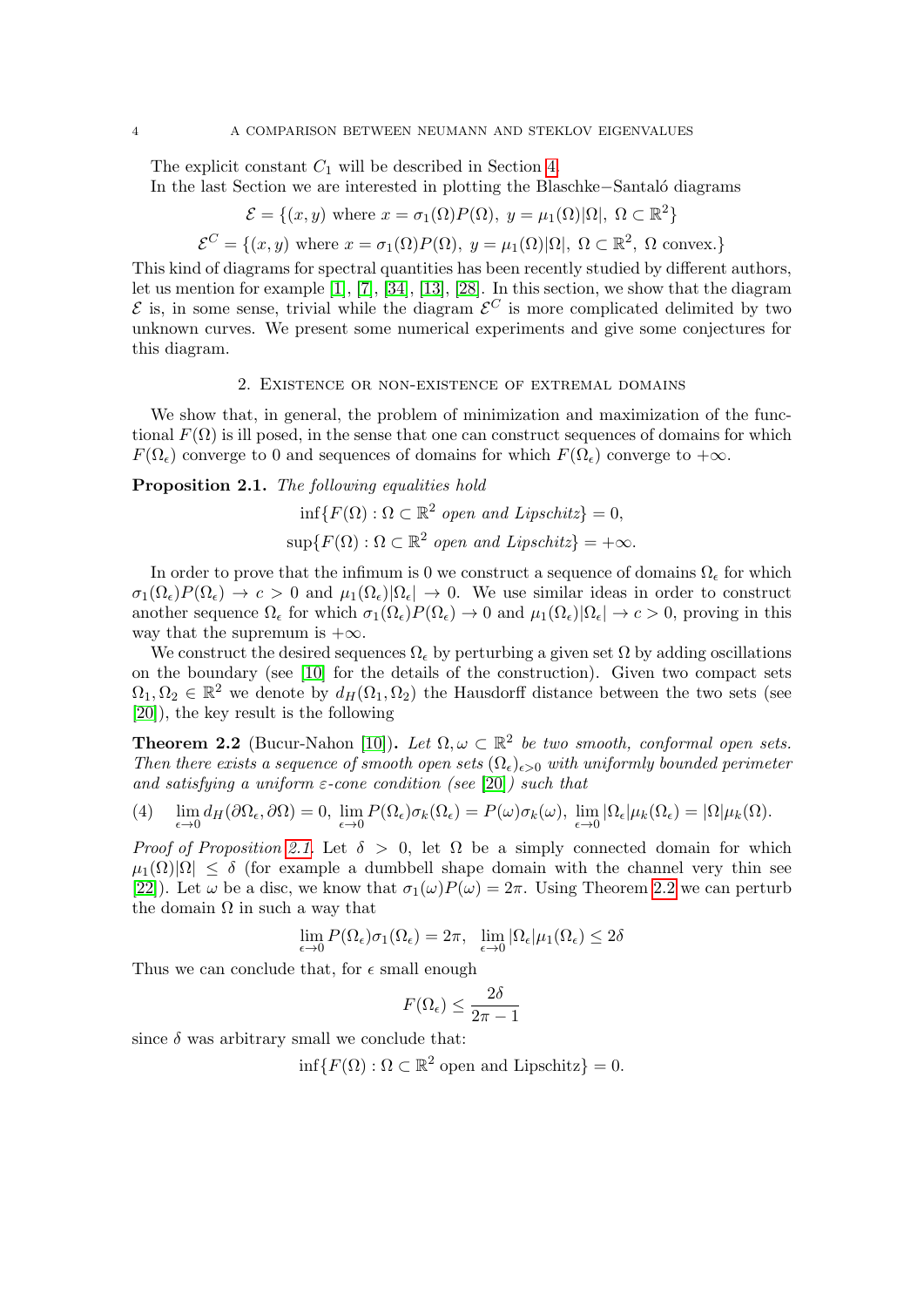For the other case, we choose  $\Omega$  as the unit disc, then  $\mu_1(\Omega)|\Omega| = \pi j'^{2}_{11} (j'_{11})$  is the first zero of the derivative of the Bessel function  $J_1$ ). Let  $\omega$  be a set for which  $\sigma_1(\omega)P(\omega) \leq \delta$  (for example a dumbbell shape domain with the channel very thin see [\[9\]](#page-28-12)), using arguments similar at the ones above we conclude that

$$
\frac{\pi j_{11}^2 - 1}{2\delta} \le F(\Omega_{\epsilon}),
$$

since  $\delta$  was arbitrary small we conclude that:

$$
\sup\{F(\Omega):\Omega\subset\mathbb{R}^2\text{ open and Lipschitz}\} = +\infty.
$$

 $\Box$ 

We mention that there exists another way to construct a sequence of domains such that  $F(\Omega_{\epsilon}) \to 0$ , this method is based on an homogenization technique, the key result is the following (see Theorem 1.14 in [\[15\]](#page-28-1)):

**Theorem 2.3** (Girouard-Karpukhin-Lagacé [\[15\]](#page-28-1)). There exists a sequence of domains  $\Omega_{\epsilon} \subset \mathbb{R}^2$  such that for every  $k \in \mathbb{N}$  the following holds

$$
\sigma_k(\Omega_{\epsilon}) P(\Omega_{\epsilon}) \to 8\pi k
$$

$$
\mu_k(\Omega_{\epsilon}) |\Omega_{\epsilon}| \to 0
$$

From now on we will restrict ourselves to the class of convex domains. As recalled in the Introduction, a minimizing (or a maximizing) sequence of plane convex domains  $\Omega_{\epsilon}$ has the following behaviour:

- i either the minimizing (maximizing) sequence  $\Omega_{\epsilon}$  converges to a segment (for the Hausdorff metric).
- ii or the minimizing (maximizing) sequence  $\Omega_{\epsilon}$  converges to a convex open set  $\Omega$

In the second case (ii), we deduce that there exists a minimizer (maximizer) for the functional  $F(\Omega)$  in the class of convex domains. Indeed, the four quantities area, perimeter,  $\mu_1$  and  $\sigma_1$  are continuous for Hausdorff convergence of plane convex domains (see [\[20\]](#page-28-10) for the first three and [\[3\]](#page-27-2) or [\[8\]](#page-28-13) for Steklov eigenvalues).

#### 3. Convex case: Thin Domains

<span id="page-4-0"></span>We start by defining the following space of functions

(5) 
$$
\mathcal{L} := \{ h \in L^{\infty}(0,1) : h \text{ non negative, concave and } \int_0^1 h = 1 \}.
$$

Given two functions  $h^- \in \mathcal{L}$  and  $h^+ \in \mathcal{L}$ , we define the class of thin domains  $\Omega_{\epsilon}$  in the following way (see Remark [3.7\)](#page-11-0):

<span id="page-4-1"></span>(6) 
$$
\Omega_{\epsilon} = \{(x, y) \in \mathbb{R}^2 \mid 0 \le x \le 1, -\epsilon h^-(x) \le y \le \epsilon h^+(x)\}.
$$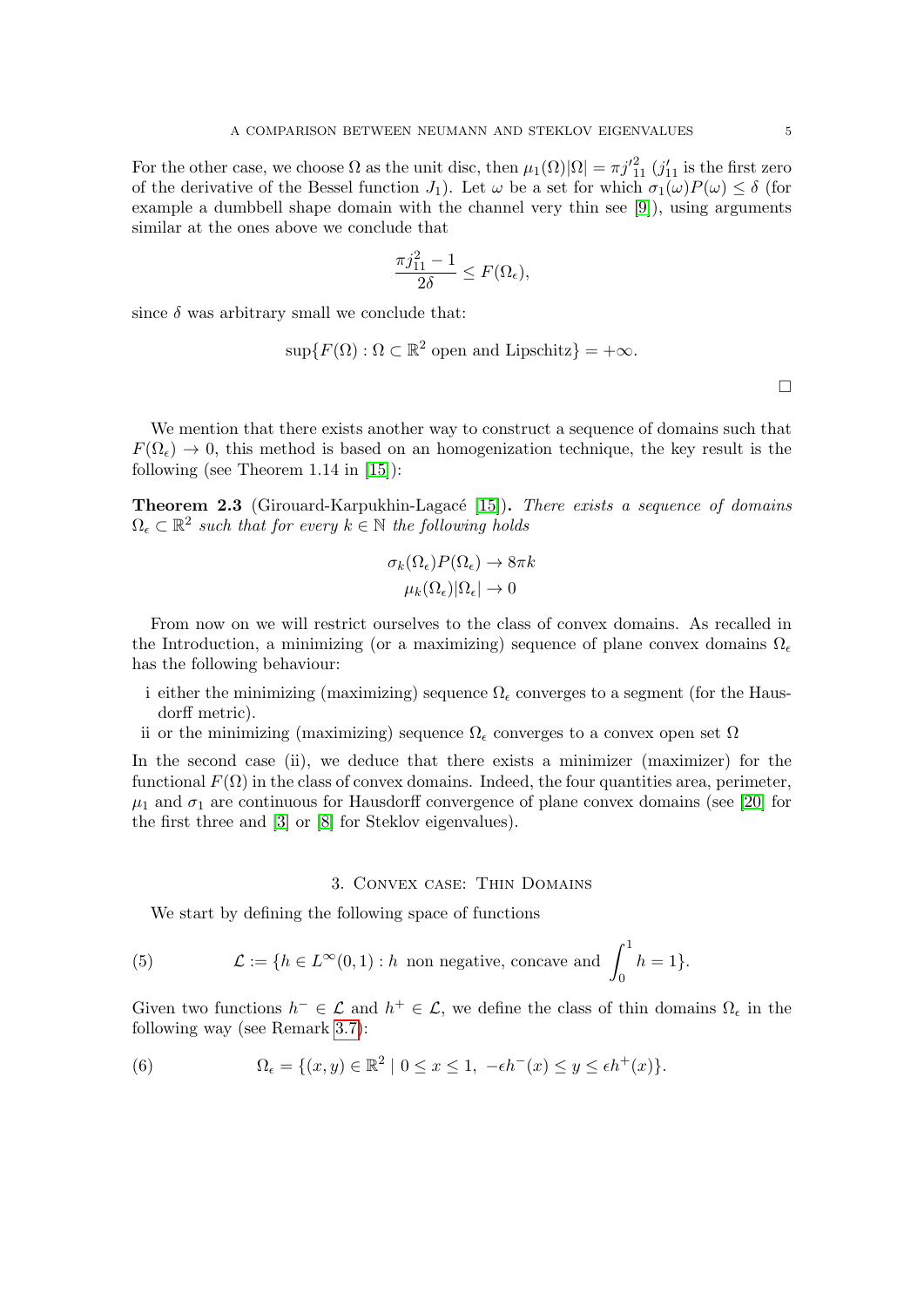

FIGURE 1. Description of the thin domain  $\Omega_{\epsilon}$ 

We notice that the functional  $F(\Omega)$  is scale invariant so without loss of generality we can consider domains that have diameter  $D(\Omega_{\epsilon}) \to 1$  when  $\epsilon \to 0$ .

In the next lemma we give a compactness result for the space of functions  $\mathcal{L}$ 

<span id="page-5-0"></span>**Lemma 3.1.** Let  $h_n \in \mathcal{L}$  be a sequence of functions, then there exists a function  $h \in \mathcal{L}$ such that, up to a subsequence that we still denote by  $h_n$ , we have

$$
h_n \to h
$$
 in  $L^2(0, 1)$   
\n $h_n \to h$  uniformly on every compact subset of (0, 1).

*Proof.* From the concavity of the functions  $h_n$  and from the fact that  $||h_n||_{L^1(0,1)} = 1$ , we conclude that  $||h_n||_{L^{\infty}(0,1)} \leq 2$ . Let us assume first that the functions  $h_n$  are smooth, say C<sup>1</sup> inside (0, 1). We fix a parameter  $0 < \delta < 1$  and we consider the interval  $I_{\delta} = [\delta, 1 - \delta]$ . The functions  $h_n$  being uniformly bounded in  $I_\delta$ , from the concavity and the uniform bound we conclude

$$
-\frac{2}{\delta} \le -\frac{h_n(x)}{\delta} \le h'_n(x) \le \frac{h_n(x)}{\delta} \le \frac{2}{\delta} \quad \forall \, x \in I_\delta.
$$

We can now apply Ascoli-Arzelà Theorem and we conclude that there exists a function  $h \in C([0,1])$  such that, for every  $0 < \delta < 1$ , up to a subsequence that we still denote by  $h_n$ 

$$
h_n \to h
$$
 uniformly in  $I_\delta$ .

From the convergence above and from the fact that  $h_n$  is concave for every n we infer that h is also concave in  $I_{\delta}$ . So for every interval of the type  $I_{\delta}$  we found the limit function h.

Now we need to analyze what happens on the two extremities of the interval  $[0, 1]$ . We consider the bounded sequence  $h_n(0)$ , up to a subsequence, this sequence has a limit, we extend the function h that we found above to be equal at that limit in  $x = 0$ , so  $h(0) =$  $\lim_{n\to\infty} h_n(0)$ . We use the same argument for the point  $x=1$ . Now it is straightforward to check (by passing to the limit in the concavity inequality for  $h_n$ ) that h is a concave function on the interval [0, 1] and that

$$
h_n \to h \quad \text{in} \quad L^2(0,1).
$$

We finally argue by density to extend the previous result to a general sequence  $h_n$ .  $\Box$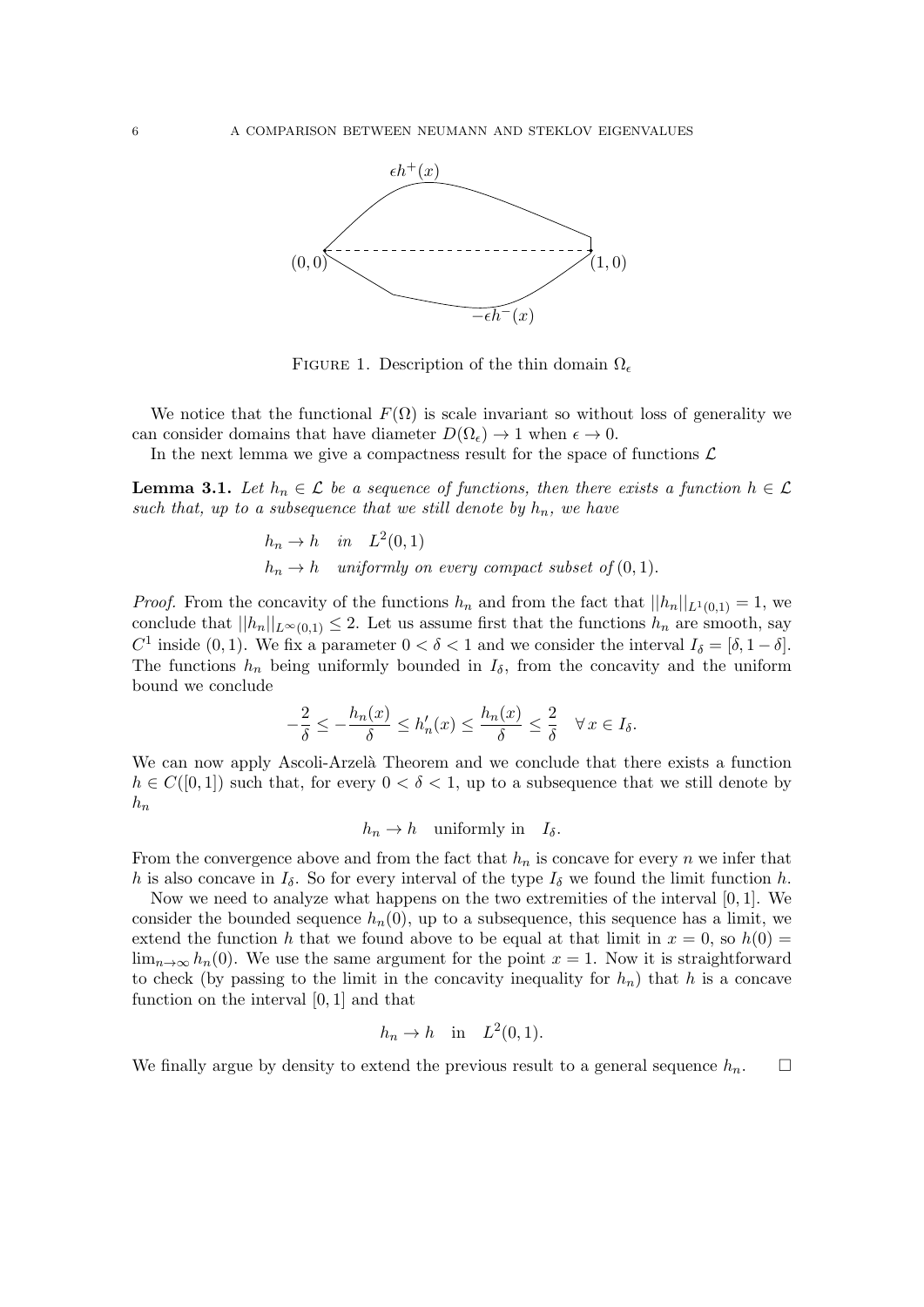<span id="page-6-0"></span>3.1. Asymptotic behaviour of eigenvalues. In this section we present some general results concerning the asymptotic behaviour of  $\sigma_k$  and  $\mu_k$  in a wide class of collapsing domains. We then apply this results in the particular case of thin domains in order to obtain the asymptotics given in Theorem [1.1.](#page-2-0)

We start with the analysis of the Steklov eigenvalues:

<span id="page-6-1"></span>**Lemma 3.2.** Let  $h^+ \in L^{\infty}(0,1)$  and  $h^- \in L^{\infty}(0,1)$  be two non negative functions, we define the following collapsing domains:

$$
\Omega_{\epsilon} = \{ (x, y) \in \mathbb{R}^2 \mid 0 \le x \le 1, \ -\epsilon h^-(x) \le y \le \epsilon h^+(x) \}.
$$

Let  $h = h^+ + h^-$ , if there exist  $K > 0$  and  $p < 2$  such that  $h(x) \geq K(x(1-x))^p$  a. e. in  $(0, 1)$ , then

<span id="page-6-2"></span>
$$
\sigma_k(\Omega_\epsilon) = \frac{\sigma_k(h)}{2}\epsilon + o(\epsilon) \quad \text{as} \quad \epsilon \to 0,
$$

where  $\sigma_k(h)$  is the k−th non trivial eigenvalue of

(7) 
$$
\begin{cases} -\frac{d}{dx}(h(x)\frac{dv}{dx}(x)) = \sigma(h)v(x) & x \in (0,1) \\ h(0)\frac{dv}{dx}(0) = h(1)\frac{dv}{dx}(1) = 0. \end{cases}
$$

Remark 3.3. In the previous Lemma the problem [\(7\)](#page-6-2) is understood in the weak sense. The function h is allowed to vanish at the extremities of the interval, therefore the operator  $-\frac{d}{dx}\left(h(x)\frac{dv}{dx}\right)$  is not uniformly elliptic and the existence of eigenvalues and eigenfunctions does not follow in a classical way. For this reason in the first part of the proof we will prove the existence of the eigenvalues, under the assumption that we made on the function h.

*Proof of Lemma [3.2.](#page-6-1)* Let  $f \in L^2(0,1)$ , the inverse of the operator  $-\frac{d}{dx}(h(x)\frac{dv}{dx})$  with the boundary conditions  $h(0)v'(0) = h(1)v'(1) = 0$  is given by the following integral representation (see [\[33\]](#page-29-1)):

<span id="page-6-3"></span>(8) 
$$
v(x) = \int_0^1 g(x, y) f(y) dy \text{ with } g(x, y) = \int_0^{\min(x, y)} \frac{t}{h(t)} dt + \int_{\max(x, y)}^1 \frac{1 - t}{h(t)} dt.
$$

From the assumption on the function h it follows that  $g(x, y) \in L^2([0,1] \times [0,1])$ . We conclude that the integral operator defined in [\(8\)](#page-6-3) is an Hilbert-Schmidt integral operator and so problem [\(7\)](#page-6-2) posses a sequence of eigenvalues and eigenfunctions. In particular the eigenvalue  $\sigma_k(h)$  admits the following variational characterization:

<span id="page-6-4"></span>(9) 
$$
\sigma_k(h) = \inf_{E_k} \sup_{0 \neq v \in E_k} \frac{\int_0^1 (v')^2 h dx_1}{\int_0^1 v^2 dx_1},
$$

where the infimum is taken over all k–dimensional subspaces of  $H^1(0,1)$  which are  $L^2$ orthogonal to constants.

Let  $f_k$  be the eigenfunction of the problem [\(7\)](#page-6-2) associated to the eigenvalue  $\sigma_k(h)$ , we define the function  $F_k(x_1, x_2) = f_k(x_1)$  for every  $(x_1, x_2) \in \Omega_{\epsilon}$ . We define the mean value of the function  $F_k$  on  $\partial\Omega_{\epsilon}$ :

$$
MF_{k,\epsilon} := \frac{1}{P(\Omega_{\epsilon})} \int_{\partial \Omega_{\epsilon}} F_k ds = \frac{1}{P(\Omega_{\epsilon})} \int_0^1 f_k(\sqrt{1 + (\epsilon h^{+})^2} + \sqrt{1 + (\epsilon h^{-})^2}) dx_1.
$$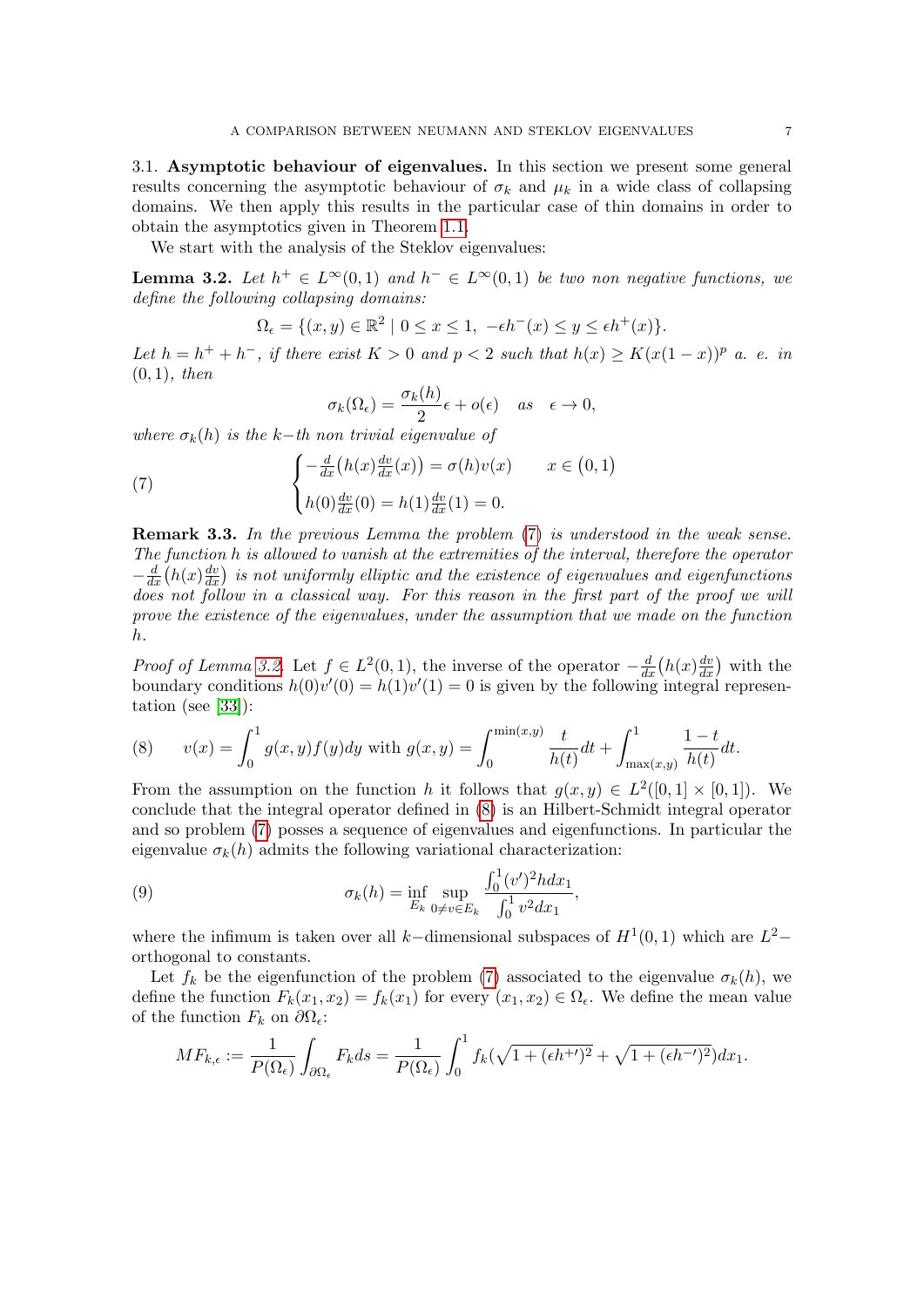<span id="page-7-0"></span>From [\(7\)](#page-6-2) it is straightforward to check that  $\int_0^1 f_k = 0$ , so we have the following limit  $(10)$  lim  $\lim_{\epsilon \to 0} M F_{k,\epsilon} = 0.$ 

We introduce the following subspace  $E_k = \text{Span}[F_1 - MF_{1,\epsilon},..., F_k - MF_{k,\epsilon}],$  we can use this as a test subspace in the variational characterization [\(1\)](#page-1-0), we obtain

$$
\sigma_k(\Omega_{\epsilon}) \le \max_{v \in E_k} \frac{\int_{\Omega_{\epsilon}} |v|^2 dx}{\int_{\partial \Omega_{\epsilon}} v^2 ds} = \max_{\beta \in \mathbb{R}^k} \frac{\epsilon \sum_{i=1}^k \beta_i^2 \int_0^1 (f_i')^2 h dx_1}{\int_0^1 \left(\sum_{i=1}^k \beta_i (f_i - M F_{i,\epsilon})\right)^2 \left((1 + (\epsilon h^{+t})^2)^{\frac{1}{2}} + (1 + (\epsilon h^{-t})^2)^{\frac{1}{2}}\right) dx_1}.
$$

From [\(10\)](#page-7-0) and the above inequality we can conclude that for  $\epsilon$  small enough

<span id="page-7-1"></span>(11) 
$$
\sigma_k(\Omega_{\epsilon}) \leq \frac{\epsilon}{2} \max_{\beta \in \mathbb{R}^k} \frac{\sum_{i=1}^k \beta_i^2 \int_0^1 (f_i')^2 h dx_1}{\sum_{i=1}^k \beta_i^2 \int_0^1 f_i^2 dx_1} + o(\epsilon) = \frac{\sigma_k(h)}{2} \epsilon + o(\epsilon),
$$

where the last equality is true because  $f_k$  is the eigenfunction corresponding to  $\sigma_k(h)$ 

On the other hand, let us denote by  $\Omega_1$  the convex domain corresponding to  $\epsilon = 1$ . Let  $v_{k,\epsilon}$  be a Steklov eigenfunction associated to  $\sigma_k(\Omega_{\epsilon})$ , normalized in such a way that  $||v_{k,\epsilon}||_{L^2(\partial\Omega_{\epsilon})}=1.$  We define the following function

$$
\overline{v}_{k,\epsilon}(x_1,x_2)=v_{k,\epsilon}(x_1,\epsilon x_2) \quad \forall (x_1,x_2) \in \Omega_1.
$$

We start with the bound of  $||\nabla \overline{v}_{k,\epsilon}||_{L^2(\Omega_1)}$ ,

$$
\int_{\Omega_1} |\nabla \overline{v}_{k,\epsilon}|^2 dx \le \int_{\Omega_1} \left(\frac{\partial \overline{v}_{k,\epsilon}}{\partial x_1}\right)^2 + \frac{1}{\epsilon^2} \left(\frac{\partial \overline{v}_{k,\epsilon}}{\partial x_2}\right)^2 dx = \frac{1}{\epsilon} \int_{\Omega_{\epsilon}} |\nabla v_{k,\epsilon}|^2 dy = \frac{\sigma_k(\Omega_{\epsilon})}{\epsilon} \le C
$$

where we did the change of coordinates  $y_1 = x_1, y_2 = \epsilon x_2$  and the last inequality is true because of [\(11\)](#page-7-1). We want now to bound  $||\overline{v}_{k,\epsilon}||_{L^2(\Omega_1)}$ . By the Poincaré-Friedrichs inequality or the variational characterization of Robin eigenvalues (we denote by  $\lambda_1^R(\Omega,\beta)$ the first Robin eigenvalue of the domain  $\Omega$  with the boundary parameter  $\beta$ ), we get

<span id="page-7-2"></span>(12) 
$$
\int_{\Omega_{\epsilon}} v_{k,\epsilon}^2 dx \leq \frac{1}{\lambda_1^R(\Omega_{\epsilon}, 1)} \left[ \int_{\Omega_{\epsilon}} |\nabla v_{k,\epsilon}|^2 dx + \int_{\partial \Omega_{\epsilon}} v_{k,\epsilon}^2 ds \right].
$$

Using Bossel's inequality, see [\[5\]](#page-28-14), we infer  $\lambda_1^R(\Omega_\epsilon, 1) \geq h(\Omega_\epsilon) - 1$  where  $h(\Omega_\epsilon)$  is the Cheeger constant of  $\Omega_{\epsilon}$ . Now by monotonicity of the Cheeger constant with respect to inclusion, we have  $h(\Omega_{\epsilon}) \geq h(R_{\epsilon})$  where  $R_{\epsilon}$  is a rectangle of length 1 and width 4 $\epsilon$ . Now the Cheeger constant of such a rectangle can be computed explicitly, see [\[23\]](#page-28-15) and it turns out that, for any  $\epsilon$ ,  $h(R_{\epsilon}) \geq 2/\epsilon$ . Therefore, using [\(12\)](#page-7-2) and the normalization  $\int_{\partial\Omega_{\epsilon}} v_{k,\epsilon}^2 ds = 1$  we finally get

$$
\int_{\Omega_{\epsilon}} v_{k,\epsilon}^2 dx \le \epsilon (C\epsilon + 1) \le 2\epsilon.
$$

Now, coming back to  $\overline{v}_{k,\epsilon}$ , we have

<span id="page-7-3"></span>
$$
\int_{\Omega_1} \overline{v}_{k,\epsilon}^2 dx = \frac{1}{\epsilon} \int_{\Omega_{\epsilon}} v_{k,\epsilon}^2 dx \le 2
$$

therefore we conclude that there exists  $\overline{V}_k \in H^1(\Omega_1)$  such that (up to a sub-sequence that we still denote by  $\overline{v}_{k,\epsilon}$ )

(13)  $\overline{v}_{k,\epsilon} \rightharpoonup \overline{V}_k$  in  $H^1(\Omega_1)$ , and strongly in  $L^2$ .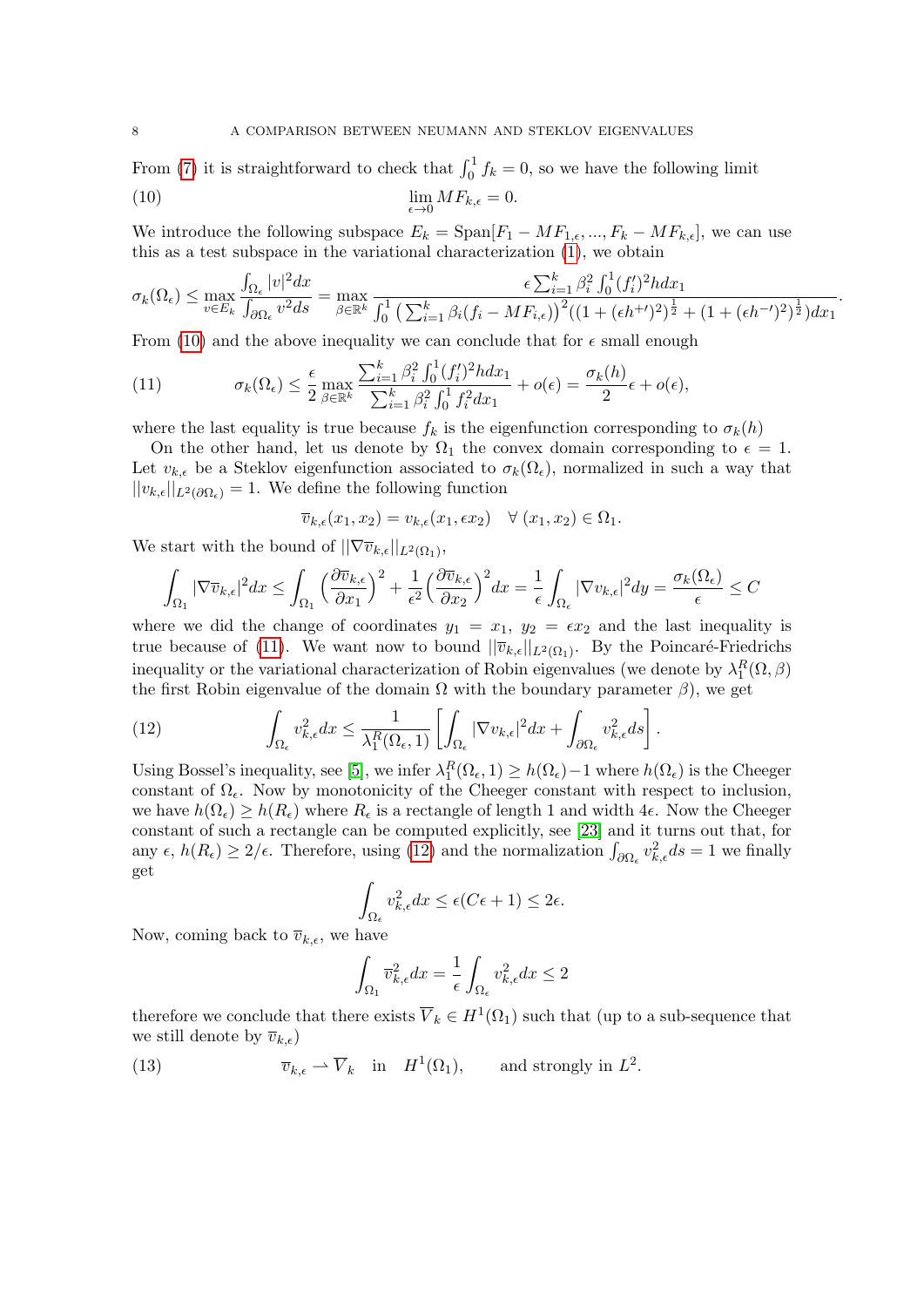We also know that  $\overline{V}_k$  does not depend on  $x_2$ , indeed

$$
\int_{\Omega_1} \left(\frac{\partial \overline{v}_{k,\epsilon}}{\partial x_2}\right)^2 dx = \epsilon \int_{\Omega_\epsilon} \left(\frac{\partial v_{k,\epsilon}}{\partial x_2}\right)^2 dx \le C\epsilon^2 \to 0.
$$

We define the function  $V_k$  as the restriction of  $\overline{V}_k$  to the variable  $x_1$ . We want to prove that  $\int_0^1 V_k dx_1 = 0$  and  $V_k$  is not a constant function. By definition of  $\overline{v}_{k,\epsilon}$  and  $v_{k,\epsilon}$  the following equality holds

$$
0 = \int_{\partial\Omega_{\epsilon}} v_{k,\epsilon} ds = \int_0^1 \overline{v}_{k,\epsilon}(x_1, h^+(x_1)) \sqrt{1 + (\epsilon h^{+})^2} dx_1 + \int_0^1 \overline{v}_{k,\epsilon}(x_1, h^-(x_1)) \sqrt{1 + (\epsilon h^{-})^2} dx_1.
$$

Now,  $\overline{v}_{k,\epsilon}$  converges strongly in  $L^2$  to  $\overline{V}_k$  while  $\sqrt{1 + (\epsilon h^{+\prime})^2}$  converges weakly in  $L^2$  to 1, thus passing to the limit yields

(14) 
$$
\int_0^1 V_k dx_1 = 0.
$$

Now from the fact that  $||v_{k,\epsilon}||_{L^2(\partial\Omega_{\epsilon})} = 1$ , using similar arguments we conclude that:

<span id="page-8-0"></span>
$$
\int_0^1 V_k^2 dx_1 = 2,
$$

from this equality and [\(14\)](#page-8-0) we conclude that  $V_k$  cannot be a constant function.

Using the convergence given in [\(13\)](#page-7-3), the variational characterization and the relations that we have just obtained, we conclude that for  $\epsilon$  small enough we have the following lower bound

$$
(15)
$$

<span id="page-8-1"></span>
$$
\sigma_k(\Omega_{\epsilon}) = \max_{\beta \in \mathbb{R}^k} \frac{\sum_{i=1}^k \beta_i^2 \int_{\Omega_{\epsilon}} |\nabla v_{i,\epsilon}|^2 dx}{\sum_{i=1}^k \beta_i^2 \int_{\partial \Omega_{\epsilon}} v_{i,\epsilon}^2 ds} \geq \frac{\epsilon}{2} \max_{\beta \in \mathbb{R}^k} \frac{\sum_{i=1}^k \beta_i^2 \int_0^1 V_i'^2 h dx_1}{\sum_{i=1}^k \beta_i^2 \int_0^1 V_i^2 dx_1} + o(\epsilon) \geq \frac{\sigma_k(h)}{2} \epsilon + o(\epsilon).
$$

The last inequality is true because of the variational characterization [\(9\)](#page-6-4) for  $\sigma_k(h)$ . From [\(11\)](#page-7-1) and [\(15\)](#page-8-1) we finally conclude that

$$
\sigma_k(\Omega_{\epsilon}) = \frac{\sigma_k(h)}{2} \epsilon + o(\epsilon) \quad \text{as} \quad \epsilon \to 0,
$$

We now specify the result above in the case of thin domains and we give also some continuity results for  $\sigma_k(h)$ .

<span id="page-8-3"></span>**Lemma 3.4.** Let  $\Omega_{\epsilon}$  be a sequence of thin domains then Lemma [3.2](#page-6-1) holds. Moreover let  $h_n \in \mathcal{L}$  and  $h \in \mathcal{L}$  be such that  $h_n \to h$  in  $L^2(0,1)$ , then, we have

<span id="page-8-2"></span>
$$
\sigma_k(h_n) \to \sigma_k(h)
$$

*Proof.* From the concavity and positivity of  $h \in \mathcal{L}$  it follows that there exists a constant  $K > 0$  such that

(16) 
$$
h(x) \geq Kx(1-x) \text{ for a. e. } 0 \leq x \leq 1.
$$

In particular the hypothesis of Lemma [3.2](#page-6-1) are satisfied.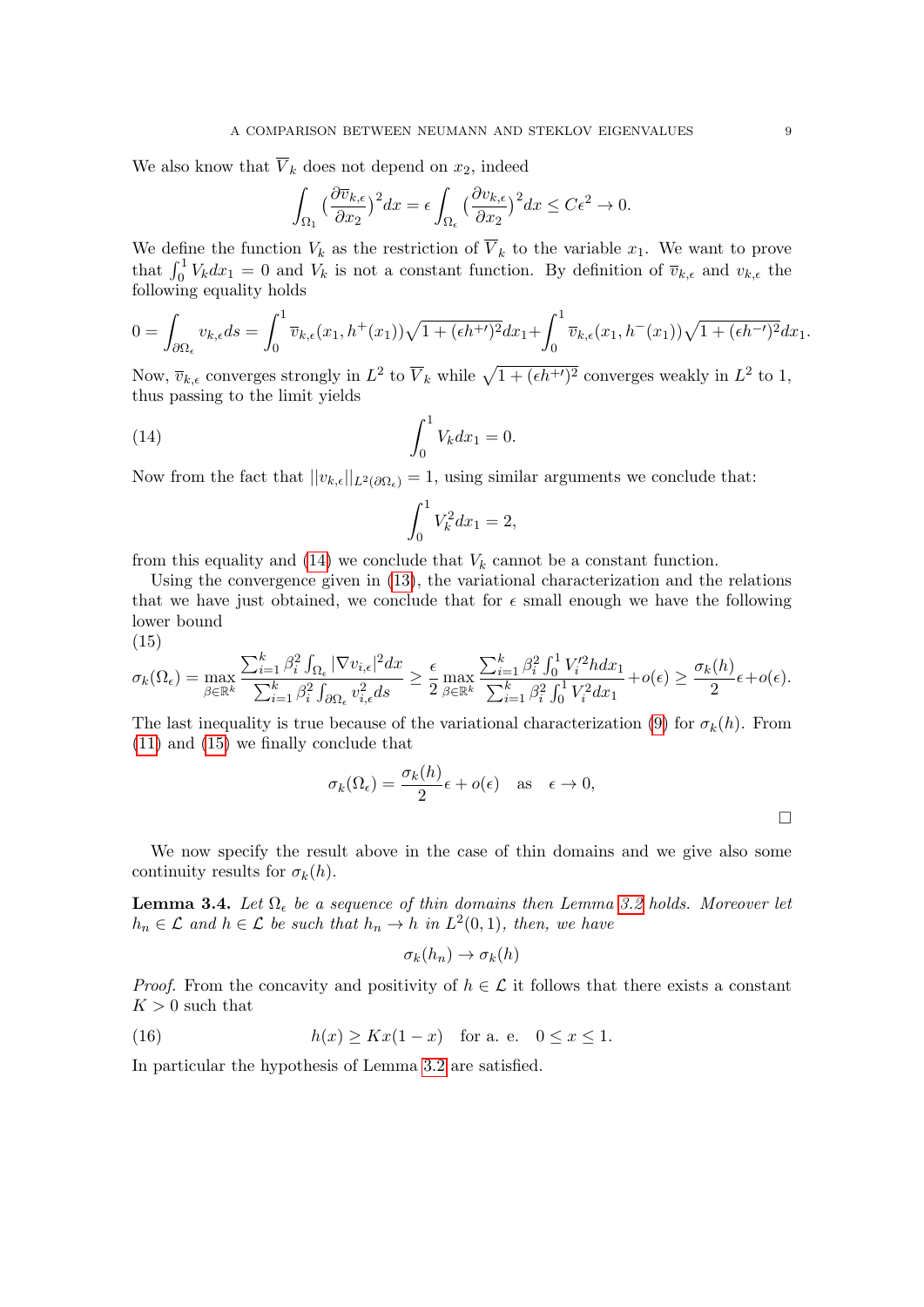Let  $h_n \in \mathcal{L}$  and  $h \in \mathcal{L}$  be such that  $h_n \to h$  in  $L^2(0,1)$ , we define

$$
v_n(x) = \int_0^1 g_n(x, y) f(y) dy
$$
 with  $g_n(x, y) = \int_0^{\min(x, y)} \frac{t}{h_n(t)} dt + \int_{\max(x, y)}^1 \frac{1 - t}{h_n(t)} dt.$ 

The aim is to prove that  $v_n \to v$  in  $L^2(0,1)$ , this, by classical results (see [\[18\]](#page-28-16)), will imply the convergence of the spectrum. We know that up to a subsequence  $h_n \to h$  a. e. in [0, 1], now using the lower bound [\(16\)](#page-8-2) we obtain an upper bound  $g_n(x, y) \leq C$ , for every  $n \in \mathbb{N}$  and for every  $(x, y) \in [0, 1] \times [0, 1]$ . We can apply the dominated convergence on the sequence  $g_n(x, y)$  and we conclude that  $g_n(x, y) \to g(x, y)$  for every  $(x, y) \in [0, 1] \times [0, 1]$ . Similarly we can conclude also that  $v_n(x) \to v(x)$  for every  $x \in [0,1]$ . Combining this convergence with the uniform bound on  $g_n(x, y)$  we can use the dominated convergence to conclude that

$$
\int_0^1 (v_n(x) - v(x))^2 dx \to 0.
$$

We now study the asymptotic behaviour for the Neumann eigenvalues:

<span id="page-9-0"></span>**Lemma 3.5.** Let  $h^+ \in L^{\infty}(0,1)$  and  $h^- \in L^{\infty}(0,1)$  be two non negative functions, we define the following collapsing domains:

$$
\Omega_{\epsilon} = \{ (x, y) \in \mathbb{R}^2 \mid 0 \le x \le 1, \ -\epsilon h^-(x) \le y \le \epsilon h^+(x) \}.
$$

Let  $h = h^+ + h^-$ , if there exist  $K > 0$  and  $p < 2$  such that  $h(x) \geq K(x(1-x))^p$  a. e. in  $(0, 1)$ , then:

<span id="page-9-1"></span>
$$
\mu_k(\Omega_\epsilon) = \mu_k(h) + o(1) \quad \text{as} \quad \epsilon \to 0,
$$

Where  $\mu_k(h)$  is the k−th non trivial eigenvalue of

(17) 
$$
\begin{cases} -\frac{d}{dx}(h(x)\frac{du}{dx}(x)) = \mu(h)h(x)u(x) & x \in (0,1) \\ h(0)\frac{du}{dx}(0) = h(1)\frac{du}{dx}(1) = 0, \end{cases}
$$

*Proof.* Let  $f \in L^2(0,1)$ , the inverse of the operator  $-\frac{1}{h\ell}$  $h(x)$  $\frac{d}{dx}\left(h(x)\frac{du}{dx}\right)$  with the boundary conditions  $h(0)u'(0) = h(1)u'(1) = 0$  is given by the integral representation:

$$
u(x) = \int_0^1 g(x, y)h(y)f(y)dy
$$
 with  $g(x, y) = \int_0^{\min(x, y)} \frac{t}{h(t)}dt + \int_{\max(x, y)}^1 \frac{1-t}{h(t)}dt.$ 

We can adapt the proof of Lemma [3.2](#page-6-1) at this integral operator and we conclude that the problem [\(17\)](#page-9-1) posses a sequence of eigenvalues and eigenfunctions. In particular the eigenvalue  $\mu_k(h)$  admit the following variational characterization:

<span id="page-9-2"></span>(18) 
$$
\mu_k(h) = \inf_{E_k} \sup_{0 \neq v \in E_k} \frac{\int_0^1 (v')^2 h dx_1}{\int_0^1 v^2 h dx_1},
$$

where the infimum is taken over all k–dimensional subspaces of  $H^1(0,1)$  which are  $L^2$ –orthogonal to the function h.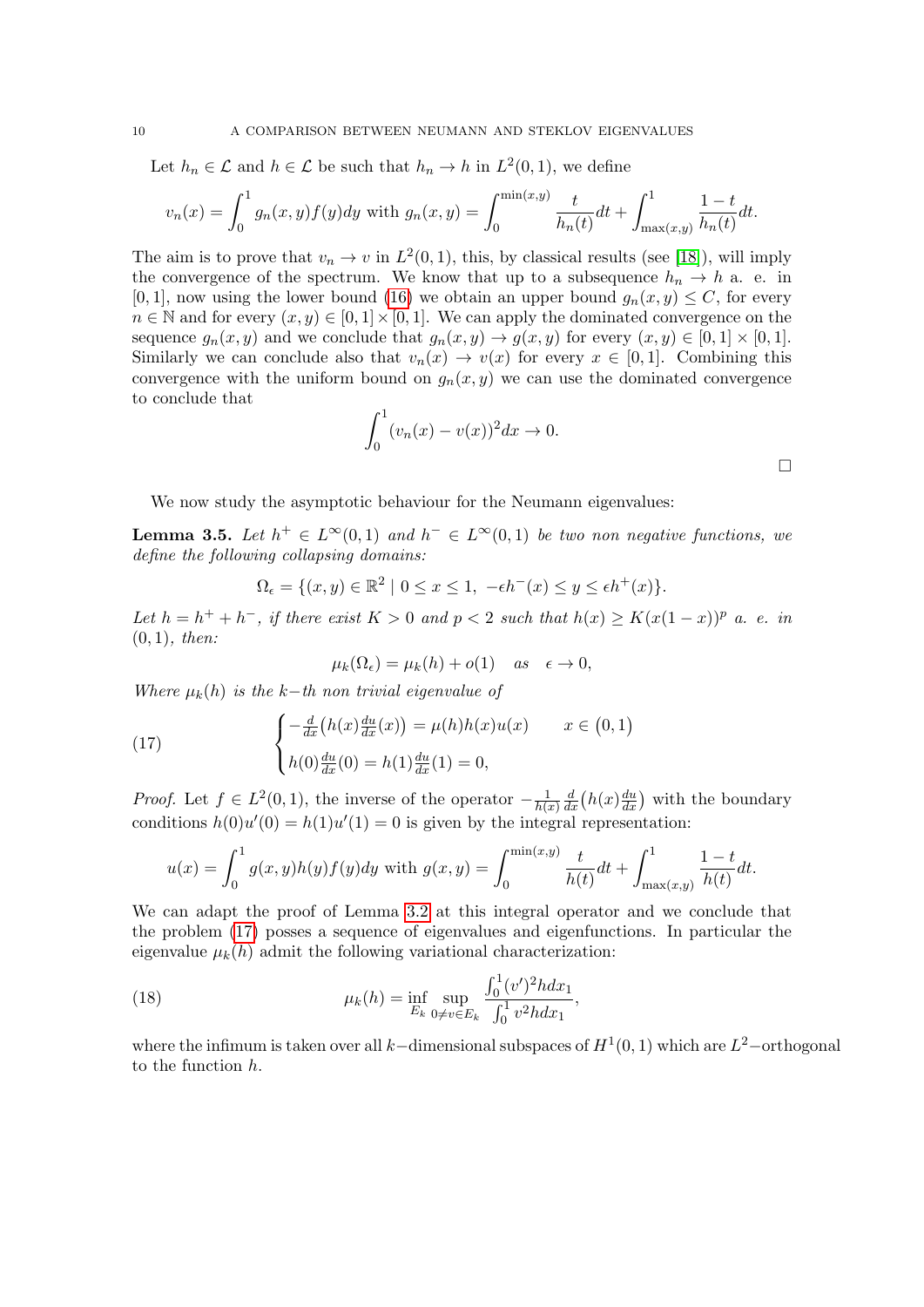Let  $g_k$  be the eigenfunction associated to the eigenvalue  $\mu_k(h)$ , we define the function  $G_k(x_1, x_2) = g_k(x_1)$  for every  $(x_1, x_2) \in \Omega_{\epsilon}$ . We define the mean value of the function  $G_k$ 

$$
MG_{k,\epsilon} := \frac{1}{|\Omega_{\epsilon}|} \int_{\Omega_{\epsilon}} G_k dx = \frac{1}{|\Omega_1|} \int_0^1 g_k h dx_1.
$$

From [\(17\)](#page-9-1) it is straightforward to check that  $\int_0^1 g_k h dx_1 = 0$ , so we have

(19) MGk, = 0.

We introduce the following subspace  $E_k = \text{Span}[G_1, ..., G_k]$ , we can use this as a test subspace in the variational characterization [\(2\)](#page-1-1), we obtain

<span id="page-10-2"></span>(20) 
$$
\mu_k(\Omega_{\epsilon}) \leq \max_{\beta \in \mathbb{R}^k} \frac{\sum_{i=1}^k \beta_i^2 \int_{\Omega_{\epsilon}} |\nabla G_i|^2 dx}{\sum_{i=1}^k \beta_i^2 \int_{\Omega_{\epsilon}} G_i^2 dx} = \max_{\beta \in \mathbb{R}^k} \frac{\sum_{i=1}^k \beta_i^2 \int_0^1 (u'_1)^2 h dx_1}{\sum_{i=1}^k \beta_i^2 \int_0^1 u_1^2 h dx_1} = \mu_k(h).
$$

where the last equality is true by the variational characterization [\(18\)](#page-9-2) for the eigenvalue  $\mu_k(h)$ .

Let  $u_{k,\epsilon}$  be a Neumann eigenfunction associated to  $\mu_k(\Omega_{\epsilon})$ , normalized in such a way that  $||u_{k,\epsilon}||_{L^2(\Omega_{\epsilon})} = 1$ , we define the following function

$$
\overline{u}_{k,\epsilon}(x_1, x_2) = \epsilon^{\frac{1}{2}} u_{k,\epsilon}(x_1, \epsilon x_2) \ \forall (x_1, x_2) \in \Omega_1.
$$

We start with the bound of  $||\nabla \overline{u}_{k,\epsilon}||_{L^2(\Omega_1)}$ ,

$$
\int_{\Omega_1} |\nabla \overline{u}_{k,\epsilon}|^2 dx \le \epsilon \int_{\Omega_1} \left(\frac{\partial u_{k,\epsilon}}{\partial x_1}\right)^2 + \frac{1}{\epsilon^2} \left(\frac{\partial u_{k,\epsilon}}{\partial x_2}\right)^2 dx \le \int_{\Omega_\epsilon} |\nabla u_{k,\epsilon}|^2 dy \le \mu_k(h)
$$

where we did the change of coordinates  $y_1 = x_1, y_2 = \epsilon x_2$ , using the same change of variable we obtain  $||\overline{u}_{\epsilon}||_{L^2(\Omega_1)} = 1.$ 

We conclude that there exists  $\overline{U}_k \in H^1(\Omega_1)$  such that (up to a sub-sequence that we still denote by  $\overline{u}_{k,\epsilon}$ )

(21) 
$$
\overline{u}_{k,\epsilon} \rightharpoonup \overline{U}_k \quad \text{in} \quad H^1(\Omega_1) \quad \text{and strongly in } L^2.
$$

We also know that  $\overline{U}_k$  does not depend on  $x_2$ , indeed

<span id="page-10-0"></span>
$$
\int_{\Omega_1} \left(\frac{\partial \overline{U}_k}{\partial x_2}\right)^2 dx \le \liminf \int_{\Omega_1} \left(\frac{\partial \overline{u}_{k,\epsilon}}{\partial x_2}\right)^2 dx = \liminf \epsilon^2 \int_{\Omega_\epsilon} \left(\frac{\partial u_{k,\epsilon}}{\partial x_2}\right)^2 dx = 0.
$$

We define the function  $U_k$  that is the restriction of  $\overline{U}_k$  to the variable  $x_1$ . We want to prove that  $\int_0^1 U_k h dx_1 = 0$  and  $U_k$  is not a constant function. By definition of  $\overline{u}_{k,\epsilon}$  and  $u_{k,\epsilon}$ the following equality holds

<span id="page-10-1"></span>
$$
\int_{\Omega_1} \overline{u}_{k,\epsilon} dx = \frac{1}{\epsilon^{\frac{1}{2}}} \int_{\Omega_{\epsilon}} u_{k,\epsilon} = 0 \quad \forall \epsilon
$$

From the convergence results [\(21\)](#page-10-0) we know that, up to a subsequence,  $\overline{u}_{k,\epsilon}$  converge a. e. to  $\overline{U}_k$  so passing to the limit as  $\epsilon$  goes to zero in the above equality we conclude that

(22) 
$$
\int_0^1 U_k h dx_1 = 0.
$$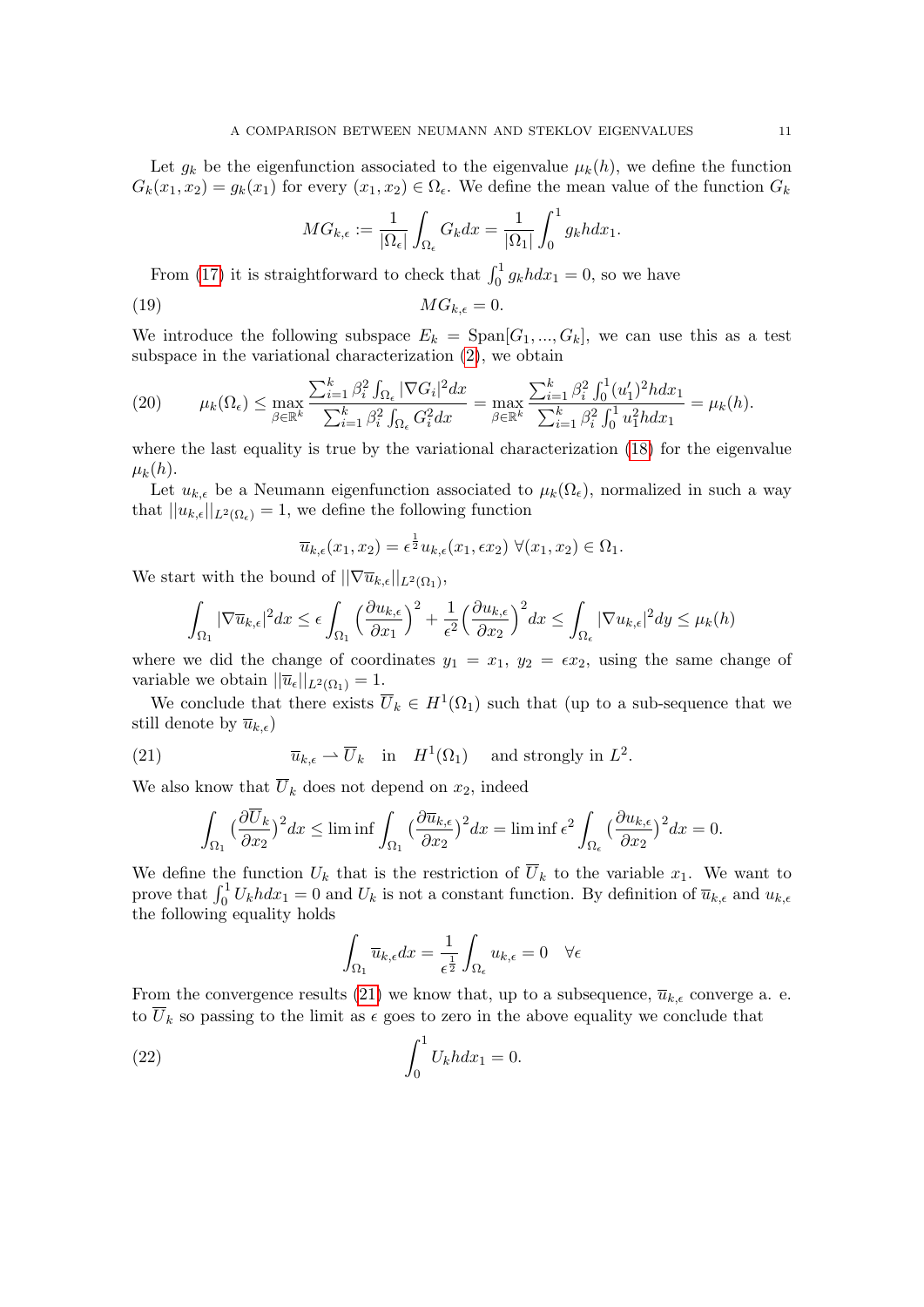Now from the fact that  $||\overline{u}_{k,\epsilon}||_{L^2(\partial\Omega_1)} = 1$ , using similar arguments we conclude that:

$$
\int_0^1 U_k^2 h dx_1 = 1,
$$

from this equality [\(22\)](#page-10-1) and the fact that  $\int_0^1 h = 1$  we conclude that U cannot be a constant function.

Using the convergence given in [\(21\)](#page-10-0) and the relations that we have just obtained, we conclude that for  $\epsilon$  small enough we have the following lower bound (23)

<span id="page-11-1"></span>
$$
\mu_k(\Omega_{\epsilon}) = \max_{\beta \in \mathbb{R}^k} \frac{\sum_{i=1}^k \beta_i^2 \int_{\Omega_{\epsilon}} |\nabla u_{i,\epsilon}|^2 dx}{\sum_{i=1}^k \beta_i^2 \int_{\Omega_{\epsilon}} u_{i,\epsilon}^2 ds} \ge \max_{\beta \in \mathbb{R}^k} \frac{\sum_{i=1}^k \beta_i^2 \int_0^1 (U_i')^2 h dx_1}{\sum_{i=1}^k \beta_i^2 \int_0^1 U_i^2 h dx_1} + o(1) \ge \mu_k(h) + o(1).
$$

The last inequality is true because because of the variational characterization [\(18\)](#page-9-2) for  $\mu_k(h)$ . From [\(20\)](#page-10-2) and [\(23\)](#page-11-1) we finally conclude that

$$
\mu_k(\Omega_{\epsilon}) = \mu_k(h) + o(1) \quad \text{as} \quad \epsilon \to 0,
$$

As we did for the Steklov eigenvalues, we now specify the result above in the case of thin domains and we give also some continuity results for  $\mu_k(h)$ .

<span id="page-11-2"></span>**Lemma 3.6.** Let  $\Omega_{\epsilon}$  be a sequence of thin domains then Lemma [3.5](#page-9-0) holds. Moreover let  $h_n \in \mathcal{L}$  and  $h \in \mathcal{L}$  be such that  $h_n \to h$  in  $L^2(0,1)$ , then we have

$$
\mu_k(h_n) \to \mu_k(h)
$$

*Proof.* Let  $f \in L^2(0,1)$ , the inverse of the operator  $-\frac{1}{h\ell}$  $h(x)$  $\frac{d}{dx}\left(h(x)\frac{du}{dx}\right)$  with the boundary conditions  $h(0)u'(0) = h(1)u'(1) = 0$  is given by the integral representation:

$$
u(x) = \int_0^1 g(x, y)h(y)f(y)dy
$$
 with  $g(x, y) = \int_0^{\min(x, y)} \frac{t}{h(t)}dt + \int_{\max(x, y)}^1 \frac{1-t}{h(t)}dt.$ 

The proof is a straightforward adaptation of the proof of Lemma [3.4](#page-8-3) at this integral operator.

<span id="page-11-0"></span>Remark 3.7. We can consider the most general class of collapsing thin domains given by the following parametrization:

$$
\Omega_{\epsilon} = \{ (x, y) \in \mathbb{R}^2 \mid 0 \le x \le 1, \ -g^-(\epsilon)h^-(x) \le y \le g^+(\epsilon)h^+(x) \}.
$$

Where  $h^+ \in L^{\infty}(0,1)$  and  $h^- \in L^{\infty}(0,1)$  are two non negative functions that satisfy the conditions in Lemma [3.2](#page-6-1) and Lemma [3.5](#page-9-0) and  $g^-(\epsilon)$ ,  $g^+(\epsilon)$  are positive functions that go to zero when  $\epsilon$  goes to zero. We define the following limit

$$
\lim_{\epsilon \to 0} \frac{g^-(\epsilon)}{g^+(\epsilon)} = K < +\infty,
$$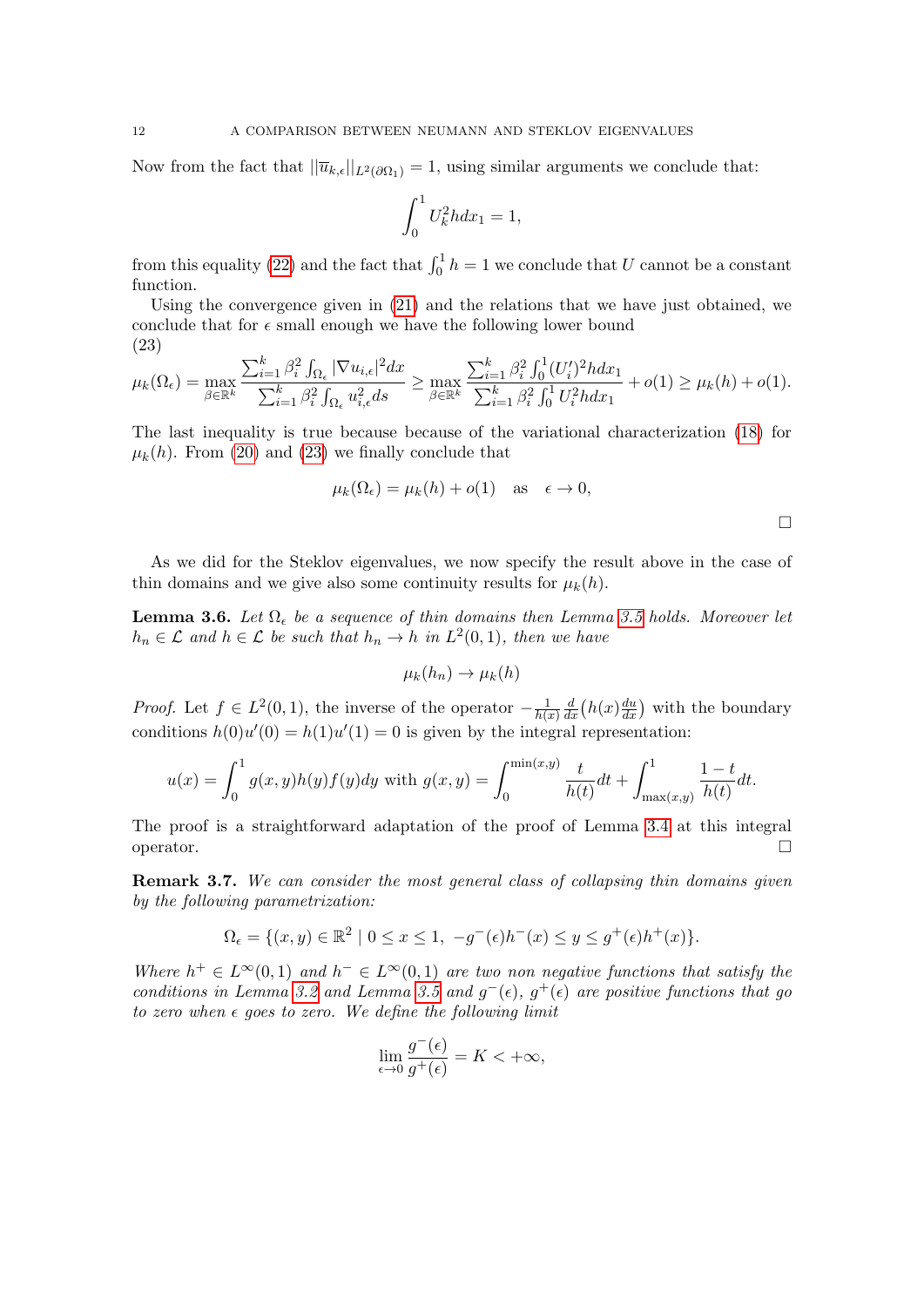(if the limit above is  $+\infty$  we consider the inverse and in what follows we replace  $g^+(\epsilon)$ with  $g^-(\epsilon)$ ). In this case the asymptotics of the eigenvalues  $\sigma_k(\Omega_{\epsilon})$  and  $\mu_k(\Omega_{\epsilon})$  become:

$$
\sigma_k(\Omega_{\epsilon}) \sim \frac{\sigma_k(h^+ + Kh^-)}{2}g^+(\epsilon) + o(g^+(\epsilon)) \quad \text{as} \quad \epsilon \to 0
$$
  

$$
\mu_k(\Omega_{\epsilon}) \sim \mu_k(h^+ + Kh^-) + o(1) \quad \text{as} \quad \epsilon \to 0.
$$

The proof of this asymptotics use the same arguments of the proofs of Lemma [3.2](#page-6-1) and Lemma [3.5.](#page-9-0) We prefer to give the statements and the proofs for  $g^+(\epsilon) = g^-(\epsilon) = \epsilon$  in order to simplify the exposition and also because this kind of generality is not needed to study the asymptotic behaviour of  $F(\Omega_{\epsilon})$ .

<span id="page-12-0"></span>3.2. Study of the asymptotic behaviour of  $F(\Omega_{\epsilon})$ . The proof of Theorem [1.1](#page-2-0) immediately follows from the above results

*Proof of Theorem [1.1.](#page-2-0)* Without loss of generality we can rescale the sequence  $\Omega_{\epsilon}$  in such a way that  $D(\Omega_{\epsilon}) = 1$ . we consider the sequence  $F(\Omega_{\epsilon})$ , from Lemma [3.2](#page-6-1) and Lemma [3.5](#page-9-0) we obtain the desired result by sending  $\epsilon$  to zero.

Let  $h \in \mathcal{L}$ , by Theorem [1.1,](#page-2-0) the functional

$$
F(h) = \frac{\mu_1(h) \int_0^1 h(x) dx}{\sigma_1(h)}
$$

describes the behaviour of the functional  $F(\Omega_{\epsilon})$ , when  $\Omega_{\epsilon}$  is a sequence of thin domains that converges to a segment in the Hausdorff sense. We want to study the problem of finding in which way a sequence of thin domains  $\Omega_{\epsilon}$  must collapse in order to obtain the lowest possible value of the limit  $F(\Omega_{\epsilon})$ . For this reason we prove the following theorem:

<span id="page-12-1"></span>Theorem 3.8. The minimization problem (resp. the maximization problem)

(24) 
$$
\inf\{F(h) : h \in \mathcal{L}\}, \quad (\text{ resp. } \sup\{F(h) : h \in \mathcal{L}\})
$$

has a solution, moreover the constant function  $h \equiv 1$  is a local minimizer.

Proof. The existence of the minimizer or the maximizer follows directly from the compactness result given in Lemma [3.1,](#page-5-0) the continuity results given in Lemma [3.4](#page-8-3) and Lemma [3.6.](#page-11-2)

The proof of the fact that  $h \equiv 1$  is a local minimizer is divided in two steps where we use first and second derivative respectively. In the first step, using the first derivative, we prove that  $h \equiv 1$  satisfies a first order optimality condition and in the second step, using second derivative, we prove that it also satisfies the second order optimality condition. First of all, we recall that the eigenvalues  $\mu_{0,\phi}$  and  $\sigma_{0,\phi}$ , being the eigenvalues of a Sturm-Liouville problem, are simple eigenvalues, see e.g. [\[12,](#page-28-17) chapter 5]. In particular they are twice differentiable. Before we start the proof we fix the notation, we consider  $t > 0$  a positive number, and we define the following derivatives:

• for every  $\phi \in \mathcal{L}$  we define  $\mu_{t,\phi} := \mu_1(1+t\phi)$  and we denote by  $u_{t,\phi}$  the corresponding eigenfunction. We use the following notation for the derivatives of the eigenvalues:

$$
\dot{\mu}_{\phi} := \frac{d}{dt} \mu_1 (1 + t\phi) \Big|_{t=0} \quad \ddot{\mu}_{\phi} := \frac{d^2}{dt^2} \mu_1 (1 + t\phi) \Big|_{t=0},
$$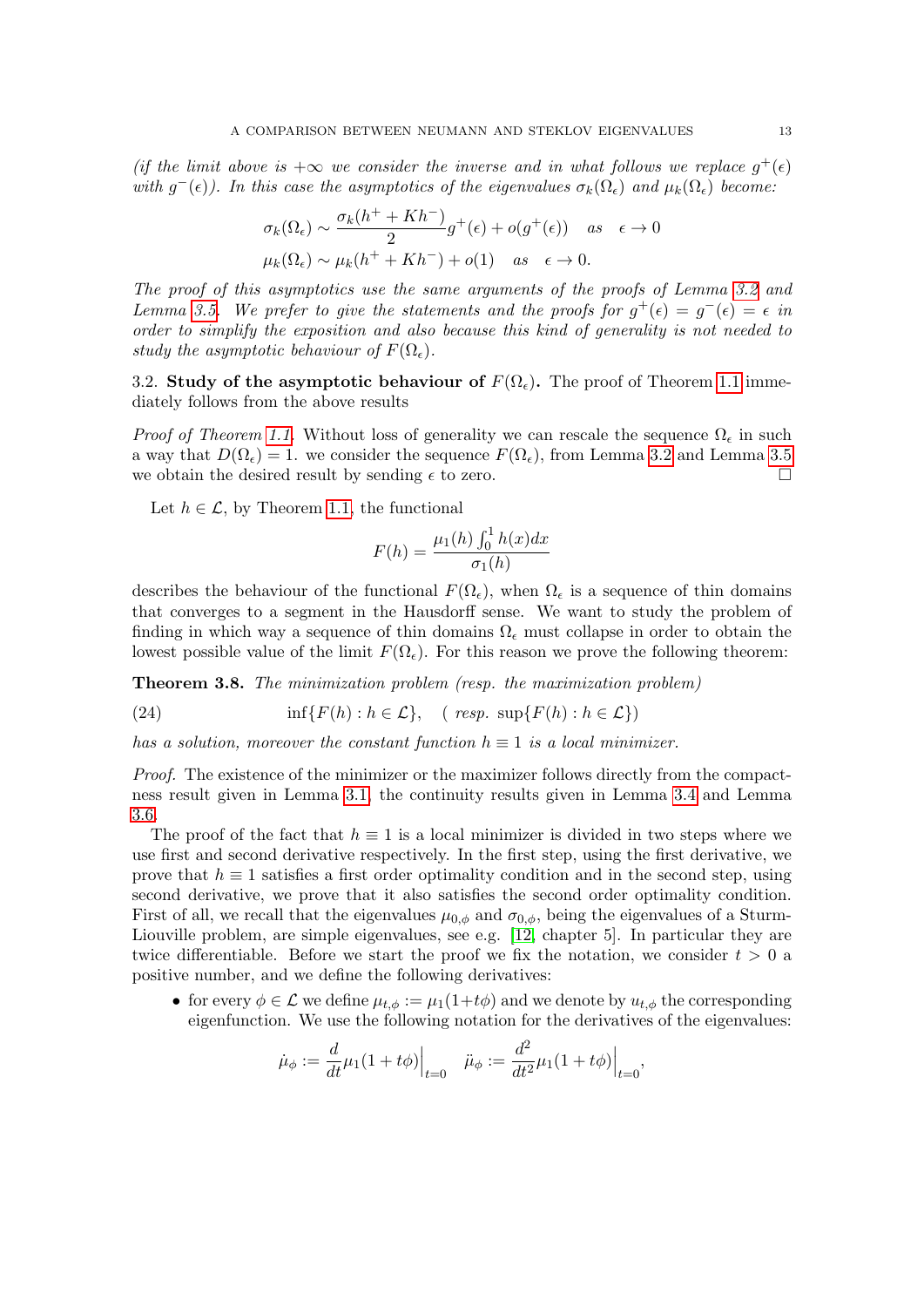and the following notation for the derivative of the eigenfunctions:

$$
\dot{u}_{\phi} := \frac{d}{dt} u_{t,\phi} \Big|_{t=0} \quad \ddot{u}_{\phi} := \frac{d^2}{dt^2} u_{t,\phi} \Big|_{t=0}.
$$

• for every  $\phi \in \mathcal{L}$  we define  $\sigma_{t,\phi} := \sigma_1(1+t\phi)$  and we denote by  $v_{t,\phi}$  the corresponding eigenfunction. We use the following notation for the derivatives of the eigenvalues:

$$
\dot{\sigma}_{\phi} := \frac{d}{dt}\sigma_1(1+t\phi)\Big|_{t=0} \quad \ddot{\sigma}_{\phi} := \frac{d^2}{dt^2}\sigma_1(1+t\phi)\Big|_{t=0},
$$

and the following notation for the derivative of the eigenfunctions:

<span id="page-13-0"></span>
$$
\dot{v}_{\phi} := \frac{d}{dt} v_{t,\phi} \Big|_{t=0} \quad \ddot{v}_{\phi} := \frac{d^2}{dt^2} v_{t,\phi} \Big|_{t=0}.
$$

We notice that

(25) 
$$
\mu_{0,\phi} = \sigma_{0,\phi} = \pi^2
$$
 and  $u_{0,\phi}(x) = v_{0,\phi}(x) = \sqrt{2}\cos(\pi x)$ 

Step 1. We start by proving the following inequality

<span id="page-13-3"></span>
$$
\frac{d}{dt}F(1+t\phi)\Big|_{t=0}\geq 0 \quad \forall \phi\in\mathcal{L}.
$$

The derivative of  $F(h)$  has the following expression

(26) 
$$
\frac{d}{dt}F(1+t\phi)\Big|_{t=0} = \frac{\dot{\mu}_{\phi}}{\pi^2} + \int_0^1 \phi dx - \frac{\dot{\sigma}_{\phi}}{\pi^2}.
$$

Since this kind of perturbation is classical, see e.g. [\[20,](#page-28-10) section 5.7] we just perform a formal computation here, the complete justification would involve an implicit function theorem together with Fredholm alternative. We start by computing  $\dot{\sigma}_{\phi}$ , from [\(7\)](#page-6-2) we know that

<span id="page-13-4"></span>
$$
\frac{d}{dt}\Big[-\frac{d}{dx}\big((1+t\phi)\frac{dv_{t,\phi}}{dx}\big)\Big]\Big|_{t=0} = \frac{d}{dt}[\sigma_{t,\phi}v_{t,\phi}]\Big|_{t=0},
$$

so we obtain the following differential equation satisfied by  $\dot{v}_\phi$ 

(27) 
$$
-(\phi'v'_{0,\phi} + \phi v''_{0,\phi} + \dot{v}''_{\phi}) = \dot{\sigma}_{\phi}v_{0,\phi} + \sigma_{0,\phi}\dot{v}_{\phi}.
$$

Multiplying both side of the above equation by  $v_{0,\phi}$  and integrating, recalling [\(25\)](#page-13-0), we obtain

(28) 
$$
\dot{\sigma}_{\phi} = 2\pi^2 \int_0^1 \phi \sin^2(\pi x) dx.
$$

We now compute  $\mu_{\phi}$ , from [\(17\)](#page-9-1) we know that

<span id="page-13-2"></span><span id="page-13-1"></span>
$$
\frac{d}{dt}\Big[-\frac{d}{dx}\big((1+t\phi)\frac{du_{t,\phi}}{dx}\big)\Big]\Big|_{t=0} = \frac{d}{dt}[\mu_{t,\phi}(1+t\phi)u_{t,\phi}]\Big|_{t=0},
$$

so we obtain the following differential equation satisfied by  $\dot{u}_{\phi}$ 

(29) 
$$
-(\phi' u'_{0,\phi} + \dot{u}''_{\phi}) = \dot{\mu}_{\phi} u_{0,\phi} + \mu_{0,\phi} \dot{u}_{\phi}.
$$

Multiplying both side of the above equation by  $u_{0,\phi}$  and integrating, recalling [\(25\)](#page-13-0), we obtain

(30) 
$$
\dot{\mu}_{\phi} = 2\pi^2 \int_0^1 \phi(\sin^2(\pi x) - \cos^2(\pi x)) dx.
$$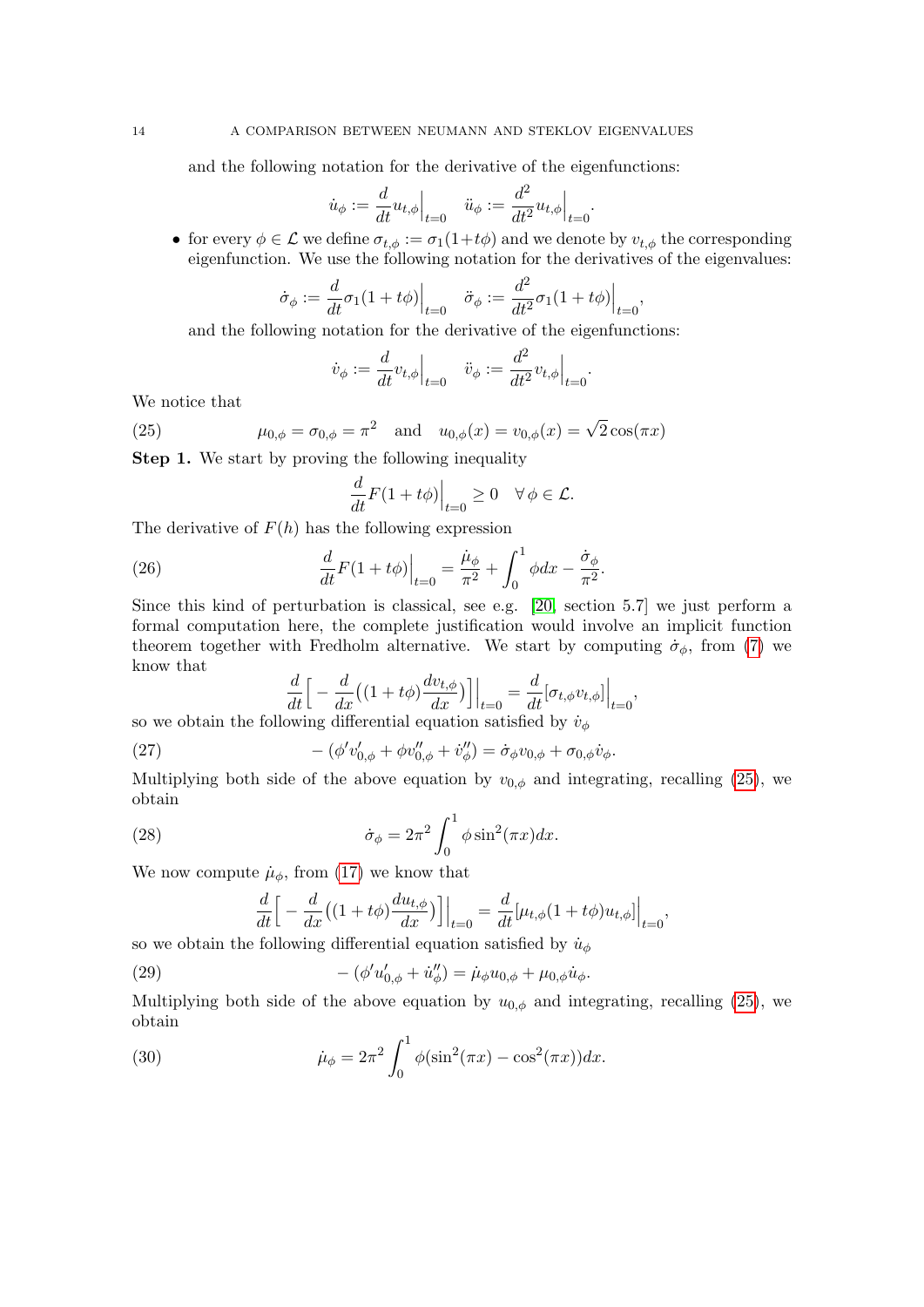Using the explicit formulas given by [\(28\)](#page-13-1) and [\(30\)](#page-13-2) in [\(26\)](#page-13-3) we finally obtain

$$
\frac{d}{dt}F(1+t\phi)\Big|_{t=0} = -\int_0^1 \phi \cos(2\pi x)dx \quad \forall \phi \in \mathcal{L}.
$$

Now it is well known (see [\[35\]](#page-29-2)) that the first cosine Fourier coefficent of a concave function is non positive. Moreover it is easy to check that if  $\phi \in \mathcal{L}$  then  $\int_0^1 \phi \cos(2\pi x) dx = 0$  if and only if  $\phi$  is a linear function. So we have two cases

i The function  $\phi \in \mathcal{L}$  is not a linear function. In this case

$$
\frac{d}{dt}F(1+t\phi)\Big|_{t=0}>0
$$

and we conclude that  $h \equiv 1$  is a local minimizer for this kind of perturbation.

ii The function  $\phi$  is of the form  $\phi(x) = B + Ax$ , in this case

<span id="page-14-0"></span>
$$
\frac{d}{dt}F(1+t(B+Ax))\Big|_{t=0} = 0.
$$

In order to conclude the proof we need to study the second variation of the functional  $F(h)$  for perturbation of the form  $\phi(x) = B + Ax$ .

**Step 2.** Given two real numbers  $(A, B) \in \mathbb{R}^2 \setminus (0, 0)$ , we want to prove that

(31) 
$$
\frac{d^2}{dt^2}F(1+t(B+Ax))\Big|_{t=0} > 0.
$$

We start by noticing that for every  $k \in \mathbb{R}$  different from zero we have that  $F(kh) = F(h)$ , so in order to prove inequality [\(31\)](#page-14-0) it is enough to prove that

(32) 
$$
\frac{d^2}{dt^2}F(1+tAx)\Big|_{t=0} > 0.
$$

This second derivative has the following expression

<span id="page-14-3"></span>(33) 
$$
\frac{d^2}{dt^2}F(1+tAx)\Big|_{t=0} = \frac{\ddot{\mu}_{Ax}}{\pi^2} + \frac{\dot{\mu}_{Ax}A}{\pi^2} - \frac{\dot{\sigma}_{Ax}A}{\pi^2} - \frac{2\dot{\sigma}_{Ax}\dot{\mu}_{Ax}}{\pi^4} - \frac{\ddot{\sigma}_{Ax}}{\pi^2} + \frac{2\dot{\sigma}_{Ax}^2}{\pi^4}.
$$

From [\(28\)](#page-13-1) and [\(30\)](#page-13-2) it is easy to check that:

(34) 
$$
\dot{\mu}_{Ax} = 0 \quad \text{and} \quad \dot{\sigma}_{Ax} = \frac{A\pi^2}{2}.
$$

We start by computing  $\ddot{\sigma}_{Ax}$ , from [\(7\)](#page-6-2) we know that

<span id="page-14-2"></span><span id="page-14-1"></span>
$$
\frac{d^2}{dt^2} \Big[ -\frac{d}{dx} \big( (1 + tAx) \frac{dv_{t, Ax}}{dx} \big) \Big] \Big|_{t=0} = \frac{d^2}{dt^2} [\sigma_{t, Ax} v_{t, Ax}] \Big|_{t=0}.
$$

After a similar computation as the one we did in order to compute  $\dot{\sigma}_{\phi}$  we obtain

(35) 
$$
\ddot{\sigma}_{Ax} = 2 \int_0^1 Ax \dot{v}'_{Ax} v'_{0,Ax} - \dot{\sigma}_{Ax} \dot{v}_{Ax} v_{0,Ax} dx.
$$

Now we have to find the function  $\dot{v}_{Ax}$  and then compute the integral above. From [\(27\)](#page-13-4), [\(25\)](#page-13-0) and [\(34\)](#page-14-1) we can conclude that  $\dot{v}_{Ax}$  satisfies the following differential equation

$$
- \dot{v}''_{Ax}(x) - \pi^2 \dot{v}_{Ax}(x) = \left(\frac{A\pi^2}{\sqrt{2}} - Ax\sqrt{2}\pi^2\right) \cos(\pi x) - A\sqrt{2}\pi \sin(\pi x).
$$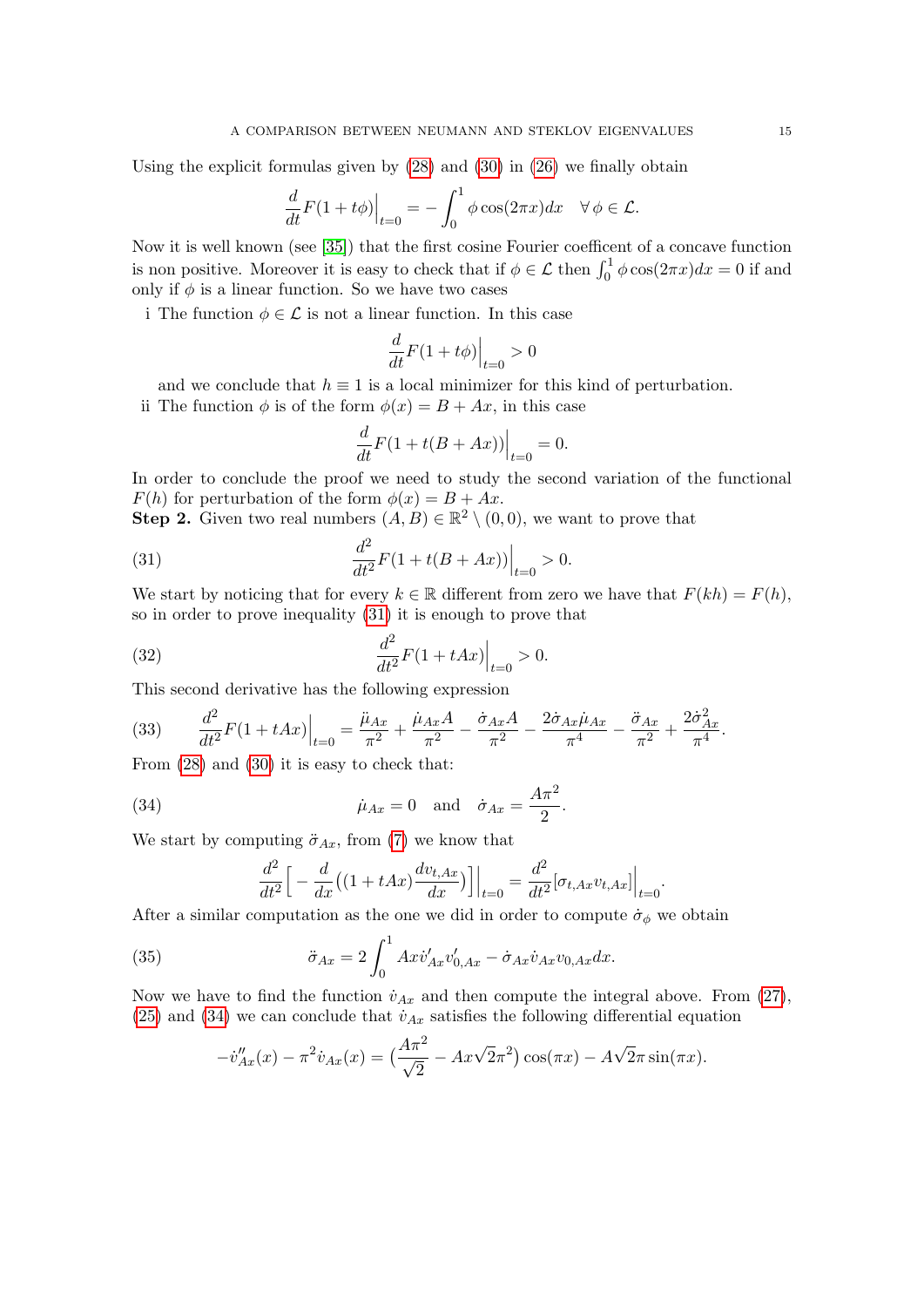We are free to choose a normalization for the eigenfunctions of the problem [\(7\)](#page-6-2), so we can assume that, for every t, we have  $\int_0^1 v_{t,Ax}^2 dx = 1$ . From this we conclude that:

$$
2\int_0^1 \dot{v}_{Ax}v_{0,Ax}dx = \frac{d}{dt}\Big[\int_0^1 v_{t,Ax}^2 dx = 1\Big]\Big|_{t=0} = 0.
$$

From the boundary conditions of the problem [\(7\)](#page-6-2) we obtain the following boundary conditions for  $\dot{v}_{Ax}$ 

$$
\dot{v}_{Ax}'(0) = \frac{d}{dt} \left[ v'_{t,Ax}(0) \right] \Big|_{t=0} = 0
$$
  

$$
\dot{v}_{Ax}'(1) = \frac{d}{dt} \left[ (1 + tA) v'_{t,Ax}(1) \right] \Big|_{t=0} = 0.
$$

We finally obtain that  $\dot{v}_{Ax}$  must satisfy

$$
\begin{cases}\n-i\frac{y}{Ax}(x) - \pi^2 \dot{v}_{Ax}(x) = \left(\frac{A\pi^2}{\sqrt{2}} - Ax\sqrt{2}\pi^2\right) \cos(\pi x) - A\sqrt{2}\pi \sin(\pi x) & x \in (0, 1) \\
\dot{v}_{Ax}'(0) = \dot{v}_{Ax}'(1) = 0 \\
\int_0^1 \dot{v}_{Ax} v_{0,Ax} dx = 0.\n\end{cases}
$$

This problem admits a unique solution given by the following function:

<span id="page-15-0"></span>(36) 
$$
\dot{v}_{Ax}(x) = \left(\frac{A}{4\sqrt{2}} - \frac{A}{2\sqrt{2}}x\right)\cos(\pi x) + \left(\frac{A}{2\sqrt{2}\pi} + \frac{A\pi}{2\sqrt{2}}(x^2 - x)\right)\sin(\pi x).
$$

Putting the expressions given by [\(25\)](#page-13-0) and [\(36\)](#page-15-0) in the formula [\(35\)](#page-14-2) we finally obtain

(37) 
$$
\ddot{\sigma}_{Ax} = \frac{A^2}{8}(3 - \pi^2).
$$

We now compute  $\mu_{Ax}$ , from [\(17\)](#page-9-1) we know that

<span id="page-15-2"></span>
$$
\frac{d^2}{dt^2} \Big[ -\frac{d}{dx} \big( (1 + tAx) \frac{du_{t, Ax}}{dx} \big) \Big] \Big|_{t=0} = \frac{d}{dt} \big[ \mu_{t, Ax} (1 + tAx) u_{t, Ax} \big] \Big|_{t=0},
$$

After a similar computation as the one we did in order to compute  $\mu_{\phi}$  we obtain

(38) 
$$
\ddot{\mu}_{Ax} = 2 \int_0^1 Ax (\dot{u}'_{Ax} u'_{0,Ax} - \pi^2 \dot{u}_{Ax} u_{0,Ax}) dx.
$$

Now we have to find the function  $\dot{u}_{Ax}$  and then compute the integral above. From [\(30\)](#page-13-2), [\(25\)](#page-13-0) and [\(34\)](#page-14-1) we can conclude that  $\dot{u}_{Ax}$  must satisfy the following differential equation

<span id="page-15-1"></span>
$$
- \dot{u}''_{Ax}(x) - \pi^2 \dot{u}_{Ax}(x) = -A\sqrt{2}\pi \sin(\pi x).
$$

We are free to choose a normalization for the eigenfunction of the problem [\(17\)](#page-9-1), so we can assume that for every t we have  $\int_0^1 (1 + tAx)u_{t,Ax}^2 dx = 1$ , by differentiating with respect to t this relation and computing the derivative at zero we conclude that

$$
\int_0^1 \dot{u}_{Ax} u_{0,Ax} dx = A \int_0^1 x \cos(\pi x) dx.
$$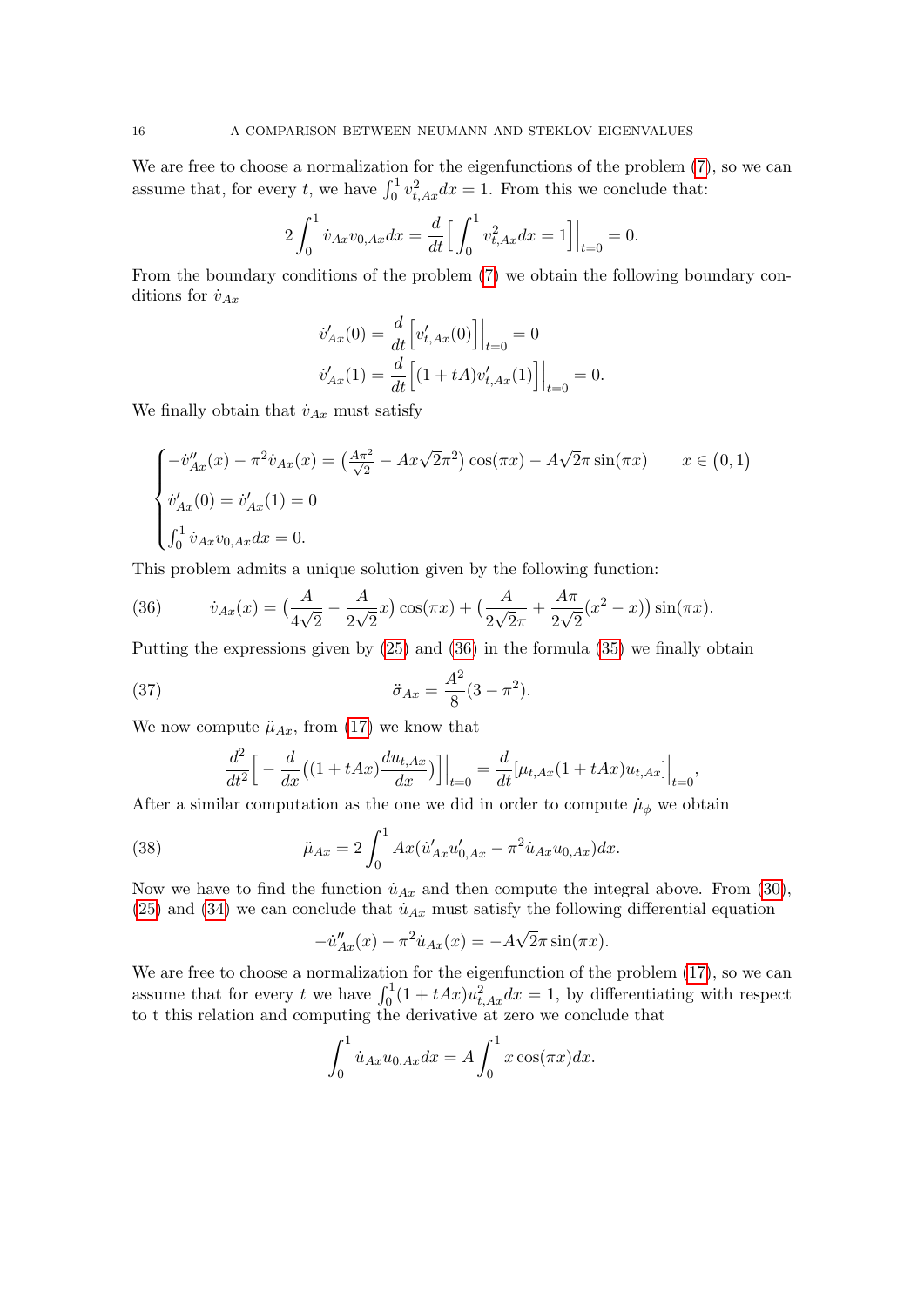Using the same argument as above for the boundary conditions for  $\dot{u}_{Ax}$  we can conclude that  $\dot{u}_{Ax}$  must satisfy

<span id="page-16-1"></span>
$$
\begin{cases}\n-\dot{u}_{Ax}'(x) - \pi^2 \dot{u}_{Ax}(x) = -A\sqrt{2}\pi \sin(\pi x) & x \in (0,1) \\
\dot{u}_{Ax}'(0) = \dot{u}_{Ax}'(1) = 0 \\
\int_0^1 \dot{u}_{Ax} u_{0,Ax} dx = A \int_0^1 x \cos(\pi x) dx.\n\end{cases}
$$

This problem admits a unique solution given by the following function:

(39) 
$$
\dot{u}_{Ax}(x) = \frac{A}{\sqrt{2}} \left( \frac{1}{\pi} \sin(\pi x) - x \cos(\pi x) \right)
$$

Putting the expressions given by [\(25\)](#page-13-0) and [\(39\)](#page-16-1) in the formula [\(38\)](#page-15-1) we finally obtain

(40) 
$$
\ddot{\mu}_{Ax} = \frac{3}{2}A^2.
$$

Finally putting  $(37)$ ,  $(40)$  and  $(34)$  inside  $(33)$  we obtain

(41) 
$$
\left. \frac{d^2}{dt^2} F(1 + tAx) \right|_{t=0} = \frac{A^2(9 + \pi^2)}{8\pi^2} > 0
$$

<span id="page-16-0"></span>This concludes the proof.

### 4. CONVEX CASE: UPPER AND LOWER BOUNDS FOR  $F(h)$  AND  $F(\Omega)$

In this section we prove Theorem [1.2](#page-2-1) and Theorem [1.3.](#page-2-2) For every  $0 < x_0 < 1$  we define the following triangular shape function

<span id="page-16-2"></span>
$$
T_{x_0} = \begin{cases} \frac{x}{x_0} & x \in [0, x_0] \\ \frac{1-x}{1-x_0} & x \in [x_0, 1]. \end{cases}
$$

Before proving Theorem [1.2](#page-2-1) let us state the following Lemma, that will be crucial in the proof of the upper bound for  $F(h)$ 

<span id="page-16-4"></span>**Lemma 4.1.** For every  $0 < x_0 < 1$  the following equality holds

$$
\frac{\mu_1(T_{x_0})}{\sigma_1(T_{x_0})} = 4.
$$

*Proof.* We want to compute the eigenvalue  $\sigma_1(T_{x_0})$ , we introduce the parameter  $\sigma$  and we want to find a function  $v \in C^1(0,1)$  such that

<span id="page-16-3"></span>(42) 
$$
\begin{cases} xv''(x) + v'(x) + x_0\sigma v(x) = 0 & x \in [0, x_0] \\ (1-x)v''(x) - v'(x) + (1-x_0)\sigma v(x) = 0 & x \in [x_0, 1]. \end{cases}
$$

The idea will be to solve the equation first on the interval  $[0, x_0]$  then on the interval [ $x_0$ , 1] and then find the condition on the parameter  $\sigma$  in order to have a good matching in the point  $x_0$ . Let  $J_0, Y_0$  be the Bessel functions of the first and second kind respectively with parameter 0, we start by noticing that all the solutions of the second order ODE [\(42\)](#page-16-3) (1st line) are given in the interval  $[0, x_0]$  by

$$
v_l = C_1 J_0 (2\sqrt{\sigma x_0 x}) + \hat{C}_1 Y_0 (2\sqrt{\sigma x_0 x})
$$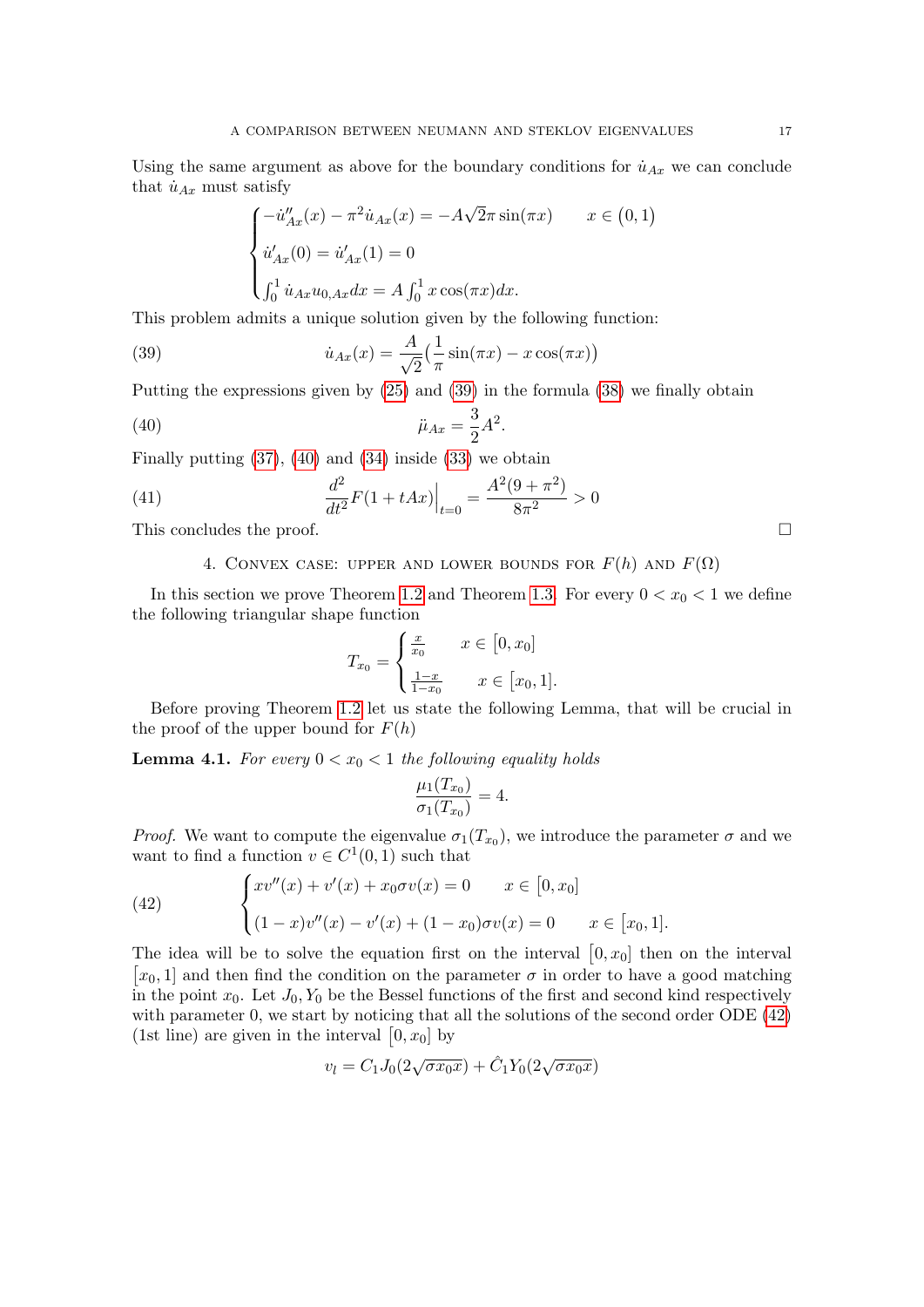Now, since  $uY_0'(u) \to 2/\pi$  when  $u \to 0$  we see that, in order the boundary condition  $T_{x_0}(x)v'_l(x) \to 0$  be satisfied, we must choose  $\hat{C}_1 = 0$ . Using the change of variable  $y = 1 - x$  is straightforward to check that, the solution of [\(42\)](#page-16-3) (2nd line) is given in the interval  $[x_0, 1]$ . by

$$
v_r = C_2 J_0 (2\sqrt{\sigma(1-x_0)(1-x)})
$$

Now, we impose the following matching condition  $v_l(x_0) = v_r(x_0)$  and  $v'_l(x_0) = v'_r(x_0)$ , this condition is equivalent to say that there exists a parameter  $\sigma$  for which the following system has a solution

$$
\begin{cases} C_1 J_0(2\sqrt{\sigma}x_0) = C_2 J_0(2\sqrt{\sigma}(1-x_0)) \\ C_1 J_0'(2\sqrt{\sigma}x_0) = -C_2 J_0'(2\sqrt{\sigma}(1-x_0)). \end{cases}
$$

The system above has a solution if and only if the parameter  $\sigma$  is a root of the following transcendental equation

<span id="page-17-1"></span>(43) 
$$
J_0(2\sqrt{\sigma}x_0)J'_0(2\sqrt{\sigma}(1-x_0)) + J_0(2\sqrt{\sigma}(1-x_0))J'_0(2\sqrt{\sigma}x_0) = 0,
$$

so  $\sigma_1(T_{x_0})$  will be the smallest non zero root of the above equation.

Now we want to compute the eigenvalue  $\mu_1(T_{x_0})$ , we introduce the parameter  $\mu$  and we want to find a function  $u \in C^1(0,1)$  such that

<span id="page-17-0"></span>(44) 
$$
\begin{cases} xu''(x) + u'(x) + \mu xu(x) = 0 & x \in [0, x_0] \\ (1 - x)u''(x) - u'(x) + \mu(1 - x)u(x) = 0 & x \in [x_0, 1]. \end{cases}
$$

We will find the conditions on  $\mu$  by using the same arguments as before. For every constant  $C_1$  the following function

$$
u_l = C_1 J_0(\sqrt{\mu}x)
$$

is a solution for [\(44\)](#page-17-0) in the interval  $[0, x_0]$  (we can rule out the function  $Y_0$  by the same argument). Using the change of variable  $y = 1 - x$  is straightforward to check that, for every constant  $C_2$ , the function

$$
u_r = C_2 J_0(\sqrt{\mu}(1-x))
$$

is a solution for [\(44\)](#page-17-0) in the interval  $[x_0, 1]$ . We impose the following matching condition  $u_l(x_0) = u_r(x_0)$  and  $u'_l(x_0) = u'_r(x_0)$ , this condition is equivalent to say that there exists a parameter  $\mu$  for which the following system has a solution

$$
\begin{cases} C_1 J_0(\sqrt{\mu}x_0) = C_2 J_0(\sqrt{\mu}(1 - x_0)) \\ C_1 J_0'(\sqrt{\mu}x_0) = -C_2 J_0'(\sqrt{\mu}(1 - x_0)). \end{cases}
$$

The system above has a solution if and only if the parameter  $\mu$  is a root of the following transcendental equation

<span id="page-17-2"></span>(45) 
$$
J_0(\sqrt{\mu}x_0)J'_0(\sqrt{\mu}(1-x_0))+J_0(\sqrt{\mu}(1-x_0))J'_0(\sqrt{\mu}x_0)=0,
$$

so  $\mu_1(T_{x_0})$  will be the smallest non zero root of the above equation.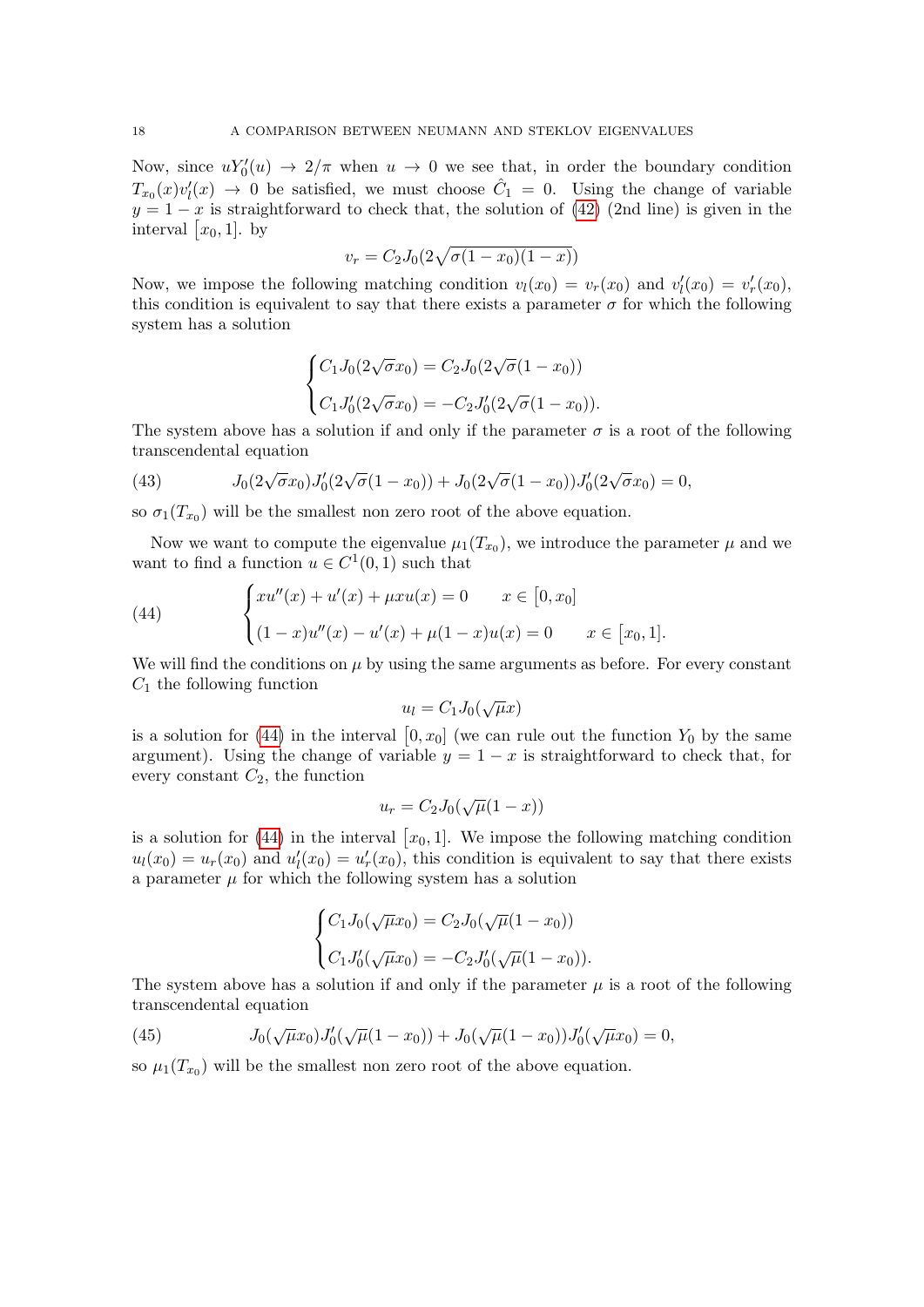Now comparing the transcendental equations [\(43\)](#page-17-1) and [\(45\)](#page-17-2) we can conclude that

$$
\frac{\mu_1(T_{x_0})}{\sigma_1(T_{x_0})} = 4.
$$

We are now ready to prove Theorem [1.2](#page-2-1)

Proof of Theorem [1.2.](#page-2-1) We start by the lower bound **Lower bound.** Let  $h^* = 6x(1-x)$ , it is known (see for instance [\[33\]](#page-29-1)) that, for every  $h \in \mathcal{L}$ , the following inequality holds

(46) 
$$
\sigma_1(h) \leq \sigma_1(h^*) = 12.
$$

Now we want to prove that, for every  $h \in \mathcal{L}$ , the following inequality holds

$$
\mu_1(h) \ge \pi^2.
$$

Suppose by contradiction that there exists  $\overline{h} \in \mathcal{L}$  such that

<span id="page-18-1"></span><span id="page-18-0"></span>
$$
\mu_1(\overline{h}) < \pi^2
$$

by Lemma [3.5](#page-9-0) we conclude that, for  $\epsilon$  small enough, there exists a thin domain  $\Omega_{\epsilon}$  such that:

$$
\mu_1(\Omega_{\epsilon}) < \pi^2.
$$

We reach a contradiction because we know from Payne inequality (see [\[29\]](#page-28-18)) that for every convex domain  $\Omega$  with diameter 1

$$
\mu_1(\Omega) \geq \pi^2.
$$

From [\(46\)](#page-18-0) and [\(47\)](#page-18-1) we conclude that, for every  $h \in \mathcal{L}$ , the following lower bound holds

<span id="page-18-3"></span><span id="page-18-2"></span>
$$
\frac{\pi^2}{12} \le F(h).
$$

**Upper bound.** We start by proving that, for every  $h \in \mathcal{L}$ , the following inequality holds

(48) 
$$
\mu_1(h) \leq \mu_1(T_{\frac{1}{2}}).
$$

Suppose by contradiction that there exists  $\overline{h} \in \mathcal{L}$  such that

(49) 
$$
\mu_1(h) > \mu_1(T_{\frac{1}{2}}).
$$

We introduce the following family of thin domains, first  $\Omega_{\epsilon}$  defined thanks to this function  $\overline{h}$  and then  $R_{\epsilon}$  defined as follows:

$$
R_{\epsilon} = \{ (x, y) \in \mathbb{R}^2 \mid 0 \le x \le 1, \ -\epsilon \frac{1}{2} T_{\frac{1}{2}} \le y \le \epsilon \frac{1}{2} T_{\frac{1}{2}} \},\
$$

this class of domains  $R_{\epsilon}$  can be seen as flattering rhombi. By Lemma [3.5](#page-9-0) and [\(49\)](#page-18-2) we conclude that, for  $\epsilon$  small enough, we have:

$$
\mu_1(\Omega_{\epsilon}) > \mu_1(R_{\epsilon}),
$$

we reach a contradiction because we know from [\[2\]](#page-27-3), [\[11\]](#page-28-19) that for every thin domain  $\Omega_{\epsilon}$  and for every  $\epsilon$  small enough

$$
\mu_1(\Omega_{\epsilon}) \le \lim_{\epsilon \to 0} \mu_1(R_{\epsilon}) = 4j_{01}^2.
$$

 $\Box$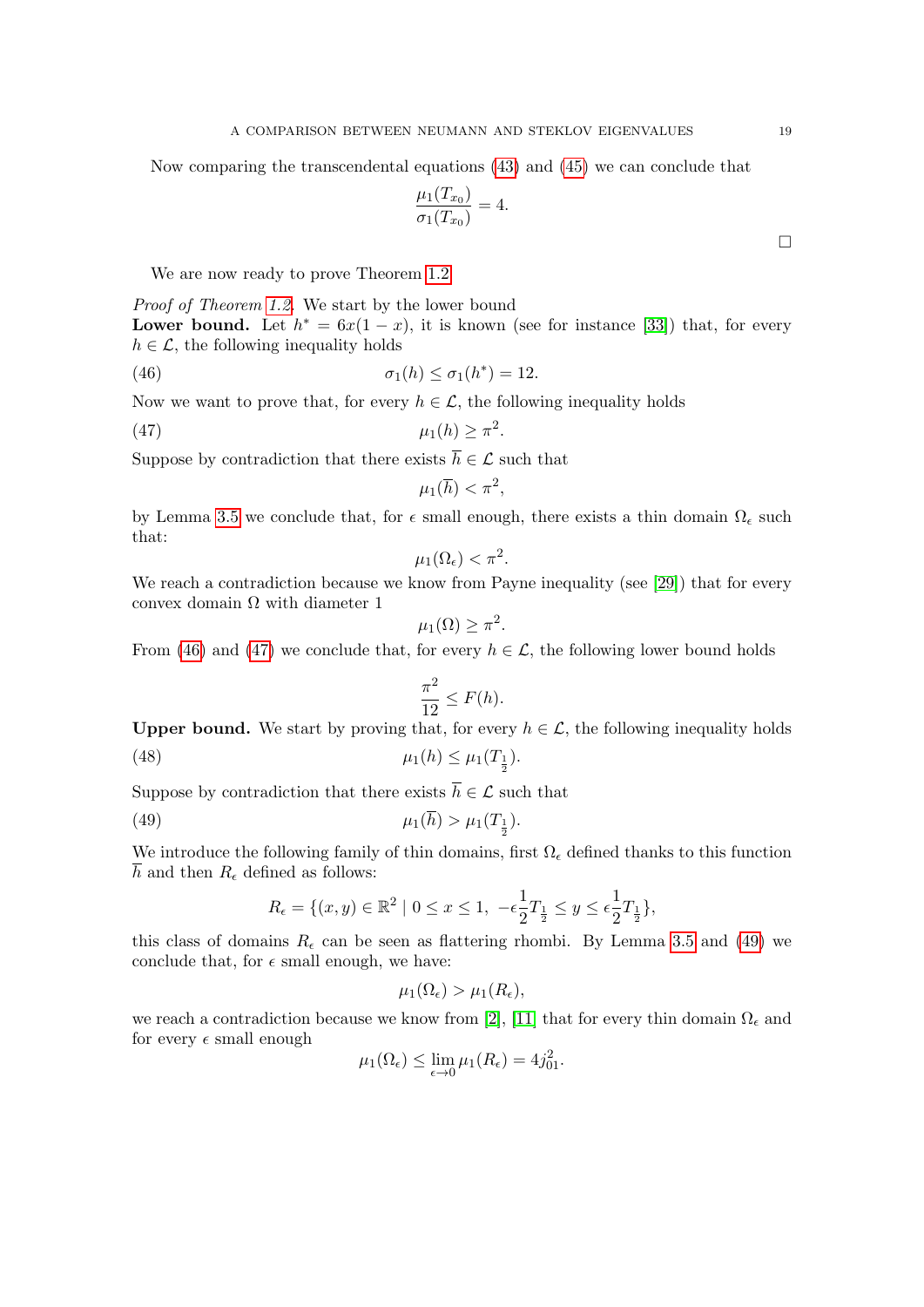Now we prove that, for every  $h \in \mathcal{L}$ , the following lower bound for  $\sigma_1(h)$  holds

(50) 
$$
\sigma_1(h) \ge h(\frac{1}{2})\sigma_1(T_{\frac{1}{2}}).
$$

Let v be an eigenfunction associated to  $\sigma_1(h)$ , using the variational characterization for  $\sigma_1(h)$  and using the fact that h is concave and positive we conclude that

<span id="page-19-0"></span>
$$
\sigma_1(h) = \frac{\int_0^1 (v')^2 h dx}{\int_0^1 v^2 dx} \ge h(\frac{1}{2}) \frac{\int_0^1 (v')^2 T_{\frac{1}{2}} dx}{\int_0^1 v^2 dx} \ge h(\frac{1}{2}) \sigma_1(T_{\frac{1}{2}}),
$$

where in the last inequality we used the variational characterization for  $\sigma_1(T_{\frac{1}{2}})$ . From [\(48\)](#page-18-3) and [\(50\)](#page-19-0) we conclude that:

(51) 
$$
F(h) \leq \frac{\mu_1(T_{\frac{1}{2}})}{\sigma_1(T_{\frac{1}{2}})} \frac{\int_0^1 h dx}{h(\frac{1}{2})} \leq 4,
$$

where the last inequality comes from the fact that  $h \in \mathcal{L}$  and Lemma [4.1.](#page-16-4)

 $\Box$ 

We turn to the proof of Theorem [1.3.](#page-2-2) Let  $\tau \in [0,1]$  be a parameter, in order to prove the upper bound in Theorem [1.3,](#page-2-2) we need to introduce the following family of polynomials of degree four:

$$
P_{\tau}(y) = \frac{1}{4}\tau y^4 - 2y^3 + 5\tau y^2 - 4\tau^2 y + \tau^3.
$$

In the next Lemma we prove that the polynomials  $P<sub>\tau</sub>$  have always positive roots and we give some explicit estimates on its roots, this estimates will be useful in the proof of the upper bound for  $F(\Omega)$ .

<span id="page-19-3"></span>**Lemma 4.2.** Let  $0 < \tau < 1$ , then the polynomial  $P_{\tau}$  has four positive roots. Let  ${y_1(\tau), y_2(\tau), y_3(\tau), y_4(\tau)}$  be its roots ordered in increasing order, then the following holds:

- i if  $0 < \tau \leq$  $\sqrt{3}$  $\frac{\sqrt{3}}{2}$ , then  $y_1(\tau) \in (0, \frac{2}{3})$  $(\frac{2}{3}\tau), y_2(\tau) \in (\frac{2}{3}\tau)$  $\frac{2}{3}\tau, \tau + \frac{1}{2}$  $(\frac{1}{2}\tau^2), y_3(\tau) \in (\tau + \frac{1}{2})$  $\frac{1}{2}\tau^2$ , 2 +  $\sqrt{2}$ ) and  $y_4(\tau) \in (2+\sqrt{2}, +\infty)$
- ii if  $\frac{\sqrt{3}}{2} \leq \tau \leq 0.9$ , then  $y_1(\tau) \in (0, \frac{1}{2})$  $(\frac{1}{2}), y_2(\tau) \in (\frac{1}{2})$  $\frac{1}{2}, \tau + \frac{1}{2}$  $(\frac{1}{2}\tau^2), y_3(\tau) \in (\tau + \frac{1}{2})$  $\frac{1}{2}\tau^2, 2+\sqrt{2}$  $y \overline{q} \geq 7 \leq 0.9$ , then  $y_1(7)$ <br>and  $y_4(\tau) \in (2 + \sqrt{2}, +\infty)$ , √ √
- iii if  $0.9 \leq \tau < 1$ , then  $y_1(\tau) \in (0, 2-\tau)$ 2),  $y_2(\tau) \in (2-\tau)$  $\overline{2}, \tau + \frac{1}{2}$  $(\frac{1}{2}\tau^2), y_3(\tau) \in (\tau + \frac{1}{2})$  $if 0.9 \leq \tau < 1, then y_1(\tau) \in (0, 2-\sqrt{2}), y_2(\tau) \in (2-\sqrt{2}, \tau+\frac{1}{2}\tau^2), y_3(\tau) \in (\tau+\frac{1}{2}\tau^2, 2+\frac{1}{2}\tau^2)$  $(0.9 \le t < 1,$  then  $y_1(t) \in (0, 2)$ <br>  $(2 + \sqrt{2}, +\infty).$

Moreover  $P_{\tau}(y) > 0$  in  $[0, y_1(\tau)] \cup [y_2(\tau), y_3(\tau)] \cup [y_4(\tau), +\infty)$ .

*Proof.* We start by noticing that for every  $0 < \tau < 1$  we have that  $P_\tau(0) > 0$  and  $\lim_{y\to+\infty}P_{\tau}(y) = +\infty$ , the idea of the proof will be to find three consecutive points  $0 < a < b < c < +\infty$  for wich  $P_\tau(a) < 0$ ,  $P_\tau(b) > 0$  and  $P_\tau(c) < 0$ . Before passing to the three different cases, we give some inequalities that are true for every  $0 < \tau < 1$ . It is straightforward to check that the following inequalities hold:

<span id="page-19-1"></span>(52) 
$$
P_{\tau}(\tau + \frac{1}{2}\tau^2) = \frac{1}{4}\tau^6 \left(1 + \frac{3}{2}\tau + \frac{1}{2}\tau^2 + \frac{1}{4}\tau^3\right) > 0 \quad \forall \ 0 < \tau < 1,
$$

<span id="page-19-2"></span>(53) 
$$
P_{\tau}(2+\sqrt{2}) = (\tau - 1)(\tau^2 - (7+4\sqrt{2})\tau + 40 + 28\sqrt{2}) < 0 \quad \forall \ 0 < \tau < 1.
$$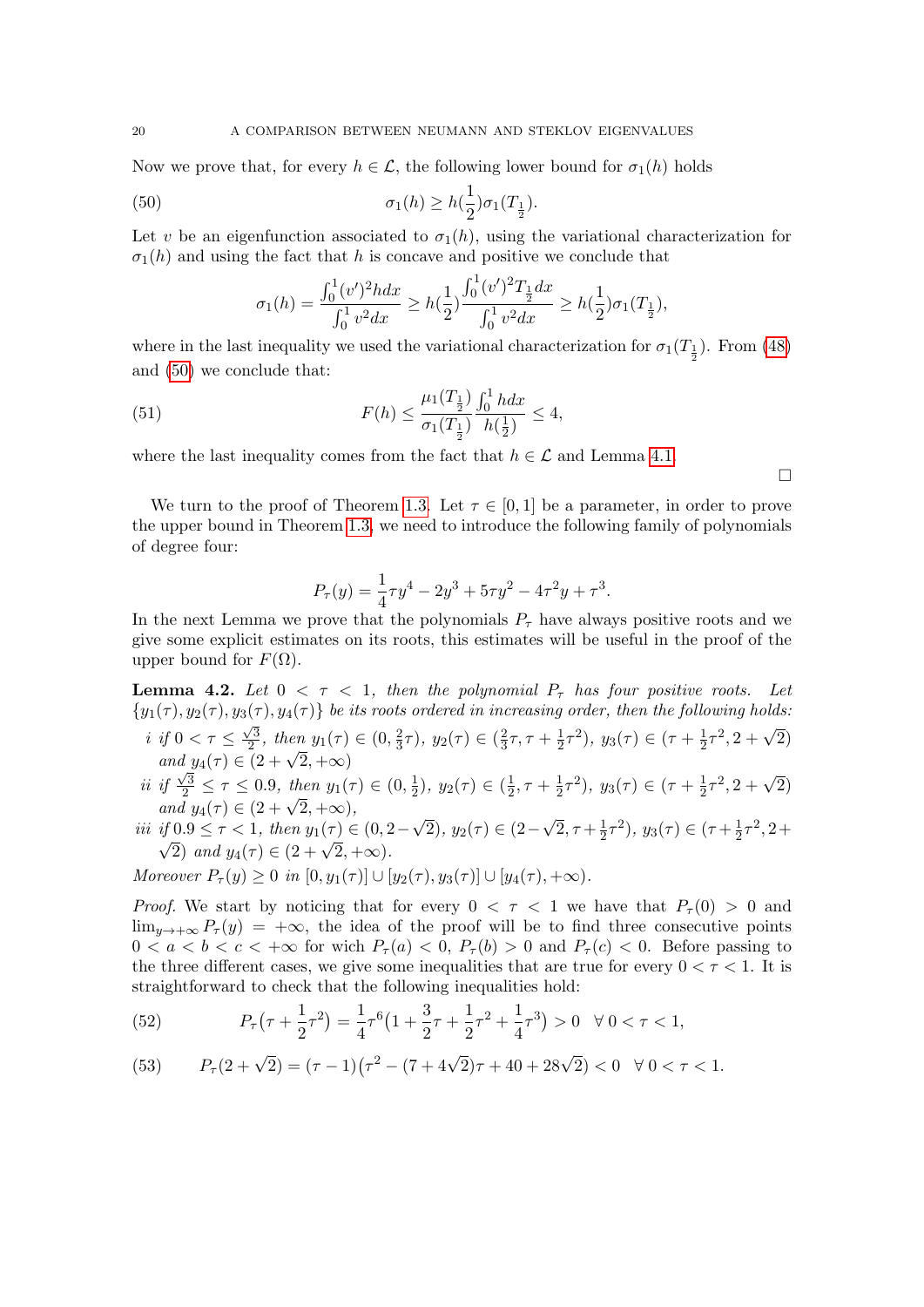We now prove separately the three cases.

i If  $0 < \tau \leq$  $\sqrt{3}$  $\frac{\sqrt{3}}{2}$ , then the following inequality holds

$$
P_{\tau}\left(\frac{2}{3}\tau\right) = \frac{4}{9}\tau^3\left(\frac{\tau^2}{9} - \frac{1}{12}\right) < 0,
$$

the result follows from this inequality combined with  $(52)$  and  $(53)$ . ii if  $\frac{\sqrt{3}}{2} \leq \tau \leq 0.9$ , then the following inequalities hold

$$
P_{\tau}(\frac{1}{2}) = \tau^3 - 2\tau^2 + \frac{81}{64}\tau - \frac{1}{4} < 0,
$$
  

$$
\frac{1}{2} < \tau + \frac{1}{2}\tau^2,
$$

the result follows from the inequalities above combined with [\(52\)](#page-19-1) and [\(53\)](#page-19-2). iii If  $0.9 \leq \tau < 1$ , then the following inequalities hold

$$
P_{\tau}(2-\sqrt{2}) = (\tau - 1)(\tau^2 - (7 - 4\sqrt{2})\tau + 40 - 28\sqrt{2}) < 0,
$$
\n
$$
2 - \sqrt{2} < \tau + \frac{1}{2}\tau^2.
$$

the result follows from the inequalities above combined with [\(52\)](#page-19-1) and [\(53\)](#page-19-2).

 $\Box$ 

We now state Theorem [1.3](#page-2-2) in a more precise way, in order to give more information about the explicit constant  $C_1$ .

**Theorem 4.3.** Let  $K$  be the following constant

$$
K = \max_{\tau \in [0,1]} \frac{2\pi\tau}{y_2(\tau)[2\sqrt{1-\tau^2}+2\tau \arcsin(\tau)]}.
$$

Then for every bounded convex open set  $\Omega \subset \mathbb{R}^2$ , the following inequalities hold

$$
\frac{\pi^2}{6\sqrt[3]{18}} \le F(\Omega) \le 2(1+K) \le 9.04.
$$

Proof. We start by proving the lower bound

**Lower bound.** Let  $\delta \in [2, \pi]$ , we define the following class of bounded convex domains

(54) 
$$
\mathcal{C}_{\delta} := \{ \Omega \subset \mathbb{R}^2 : \Omega \text{ is convex and } P(\Omega) \leq \delta D(\Omega) \}.
$$

We recall that the functional  $F(\Omega)$  is invariant under translation and rotation, so without loss of generality, we can assume that the origin is the center of mass of the boundary of  $\Omega$ and the  $x_1$  axis is parallel to (one of) the diameter(s). We know the following inequalities for  $\mu_1(\Omega)$  and  $\sigma_1(\Omega)$ 

$$
\mu_1(\Omega) \ge \frac{\pi^2}{D(\Omega)^2}, \quad \sigma_1(\Omega) \le \frac{|\Omega|}{\int_{\partial\Omega} x_1^2 ds} \le \frac{6|\Omega|}{D(\Omega)^3}.
$$

The inequality for  $\mu_1$  is Payne inequality (see [\[29\]](#page-28-18)) and the inequality for  $\sigma_1(\Omega)$  is obtained by using the function  $u(x_1, x_2) = x_1$  as a test function in [\(2\)](#page-1-1) and then using the fact that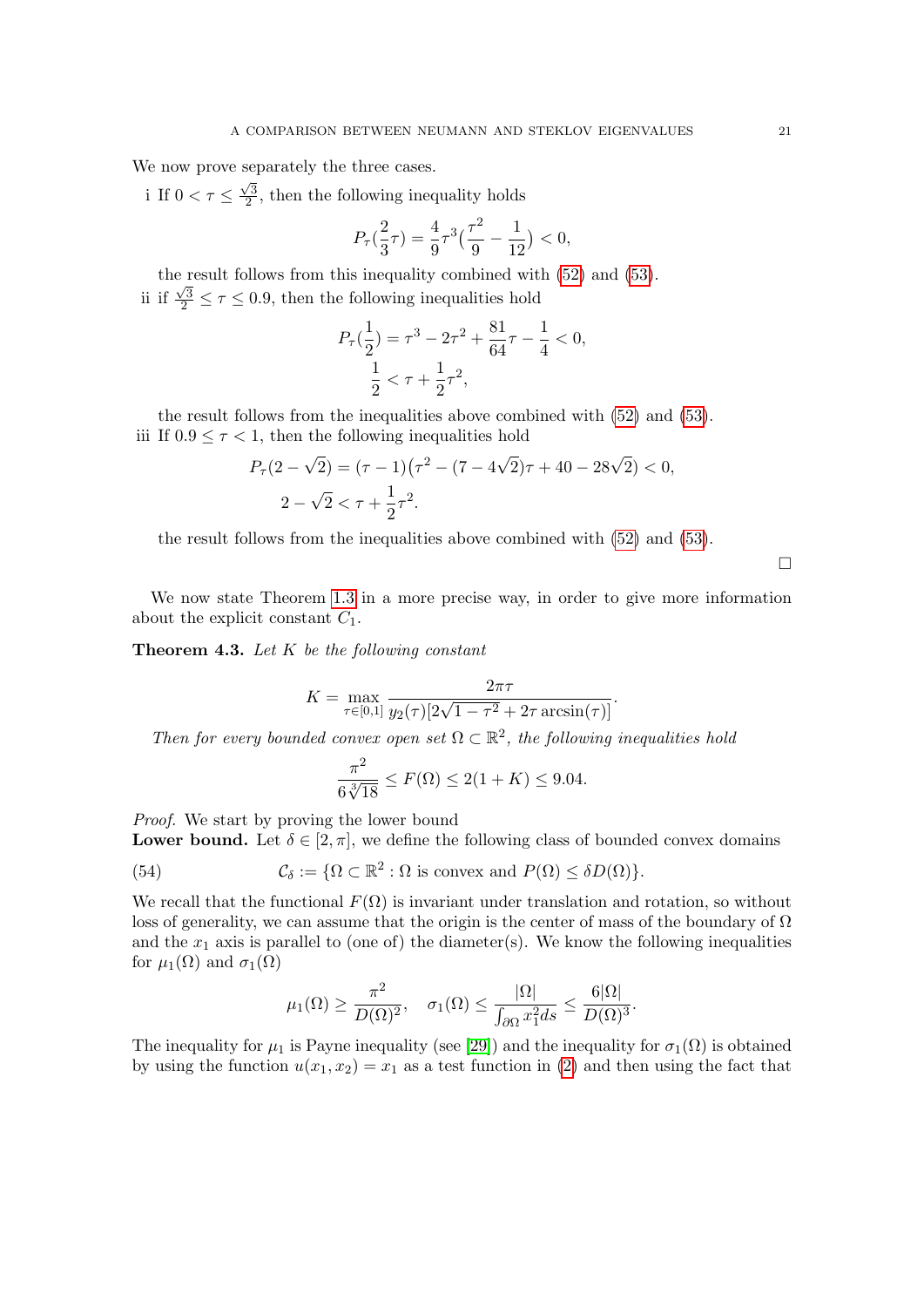$\int_{\partial\Omega} x_1^2 ds \ge \int_{-\frac{D}{2}}^{\frac{D}{2}} x_1^2 dx_1$ . Let  $\Omega \in \mathcal{C}_\delta$ , using the inequalities above we obtain

<span id="page-21-2"></span>(55) 
$$
F(\Omega) \geq \frac{\pi^2}{6\delta}.
$$

Now we consider the class of domains  $\mathcal{C}_{\delta}^c$ , i. e. convex domains such that  $P(\Omega) > \delta D(\Omega)$ . We start by recalling the following result (see [\[30\]](#page-28-20) for a geometric proof or [\[16\]](#page-28-21) for a proof based on Fourier series)

<span id="page-21-0"></span>(56) 
$$
\min \left\{ \frac{\int_{\partial \Omega} (x_1^2 + x_2^2) ds}{P(\Omega)^3} : \Omega \subset \mathbb{R}^2 \text{ convex} \right\} = \frac{1}{54},
$$

and the minimum is achieved by the equilateral triangle. Assuming that the origin is at the center of mass of the boundary, and using in the variational characterization [\(1\)](#page-1-0) the coordinates functions  $x_1$  and  $x_2$  we obtain after summing

(57) 
$$
\sigma_1(\Omega) \leq \frac{2|\Omega|}{\int_{\partial\Omega} (x_1^2 + x_2^2) ds}.
$$

Now from Payne inequality,  $(\mu_1(\Omega) \ge \pi^2/D^2)$ , [\(56\)](#page-21-0) and [\(57\)](#page-21-1) we conclude that for every  $\Omega \in \mathcal{C}_{\delta}^{\mathrm{c}}$  the following holds

(58) 
$$
F(\Omega) \geq \frac{\delta^2 \pi^2}{108}.
$$

We notice that the lower bounds in [\(55\)](#page-21-2) and [\(58\)](#page-21-3) coincide when  $\delta = \sqrt[3]{18}$ , so we finally obtain:

<span id="page-21-3"></span><span id="page-21-1"></span>
$$
F(\Omega) \ge \frac{\pi^2}{6\sqrt[3]{18}}
$$

**Upper bound.** Given a bounded convex set  $\Omega \subset \mathbb{R}^2$ , we denote by  $r(\Omega)$  its inradius and by  $w(\Omega)$  its minimal width. We know the following estimate from below for  $\sigma_1(\Omega)$  (see [\[26\]](#page-28-22))

$$
\sigma_1(\Omega) \ge \frac{\mu_1(\Omega)r(\Omega)}{2(1+\sqrt{\mu_1(\Omega)}D(\Omega))},
$$

we also know the following upper bound for  $\mu_1(\Omega)$ , see [\[19\]](#page-28-23):

$$
\mu_1(\Omega) \le \pi^2 \frac{w(\Omega)^2}{|\Omega|^2},
$$

we also use the following geometric inequality (see [\[4\]](#page-27-4))

<span id="page-21-4"></span>
$$
\frac{|\Omega|}{r(\Omega)P(\Omega)} \le 1.
$$

Using the three inequalities above we conclude that

(59) 
$$
F(\Omega) \le 2\Big(1 + \frac{\pi w(\Omega)D(\Omega)}{r(\Omega)P(\Omega)}\Big).
$$

We introduce the parameter  $\tau = \frac{w(\Omega)}{D(\Omega)}$ , we know the following geometric inequality (see [\[25\]](#page-28-24), [\[31\]](#page-28-25))  $D(\Omega)$ 

$$
\frac{D(\Omega)}{P(\Omega)} \le \frac{1}{2\sqrt{1-\tau^2}+2\tau \arcsin(\tau)} =: g(\tau).
$$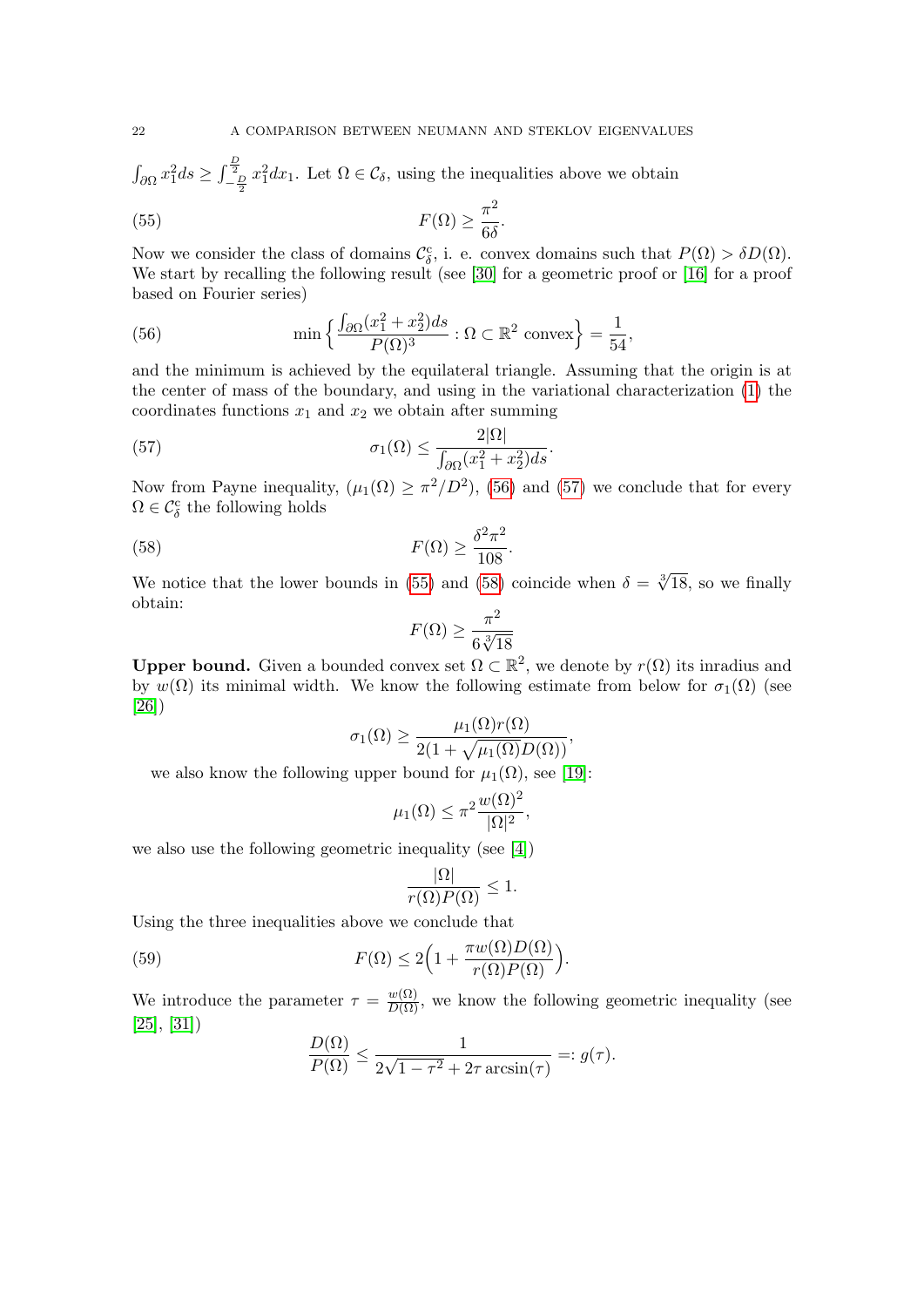

<span id="page-22-0"></span>FIGURE 2. Plot of the function  $f(\tau)$ 

Now, in order to obtain an upper bound for the functional  $F(\Omega)$ , we need an upper bound for the quantity  $\frac{w(\Omega)}{r(\Omega)}$  where the quantity  $\tau = \frac{w(\Omega)}{D(\Omega)}$  is fixed.

The complete system of inequalities for the triplet  $(w(\Omega), D(\Omega), r(\Omega))$  is known, in [\[21\]](#page-28-26)we can find the Blaschke–Santaló diagram where  $x(\Omega) = \tau = \frac{w(\Omega)}{D(\Omega)}$  and  $y(\Omega) = \frac{2r(\Omega)}{D(\Omega)}$ . Let us fix the the quantity  $\tau$ , in order to obtain an upper bound for  $\frac{w(\Omega)}{r(\Omega)}$  it is enough to obtain a lower bound for  $y(\Omega)$ . From [\[21\]](#page-28-26) we know that the following inequality holds

$$
P_{\tau}(y(\Omega)) = \frac{1}{4}\tau y(\Omega)^4 - 2y(\Omega)^3 + 5\tau y(\Omega)^2 - 4\tau^2 y(\Omega) + \tau^3 \ge 0.
$$

In particular from Lemma [4.2](#page-19-3) we know that  $y(\Omega) \in [0, y_1(\tau)] \cup [y_2(\tau), y_3(\tau)] \cup [y_4(\tau), +\infty)$ , we now prove that  $y(\Omega) \geq y_2(\tau)$ . Suppose by contradiction that  $y(\Omega) \in [0, y_1(\tau)],$  from the Blaschke–Santaló diagram  $(w(\Omega), D(\Omega), r(\Omega))$  we see that  $y(\Omega) \geq \frac{2}{3}$  $\frac{2}{3}\tau$ , but now from Lemma [4.2](#page-19-3) we know that  $y_1(\tau) < \frac{2}{3}$  $\frac{2}{3}\tau$  and this is a contradiction. Note that we can prove in the same way that  $y(\Omega) < y_4(\tau)$ .

We conclude that  $y(\Omega) \geq y_2(\tau)$ , so we finally obtain the following upper bound

$$
\frac{\pi w(\Omega)D(\Omega)}{r(\Omega)P(\Omega)} \le \frac{2\pi g(\tau)\tau}{y_2(\tau)} =: f(\tau).
$$

We introduce the following constant

$$
K = \max_{\tau \in [0,1]} f(\tau)
$$

numerically one can check that  $K \leq 3.52$  (see Figure [2\)](#page-22-0), from [\(59\)](#page-21-4) we finally conclude that

$$
\frac{\pi^2}{6\sqrt[3]{18}} \le F(\Omega) \le 2(1+K) \le 9.04.
$$

 $\Box$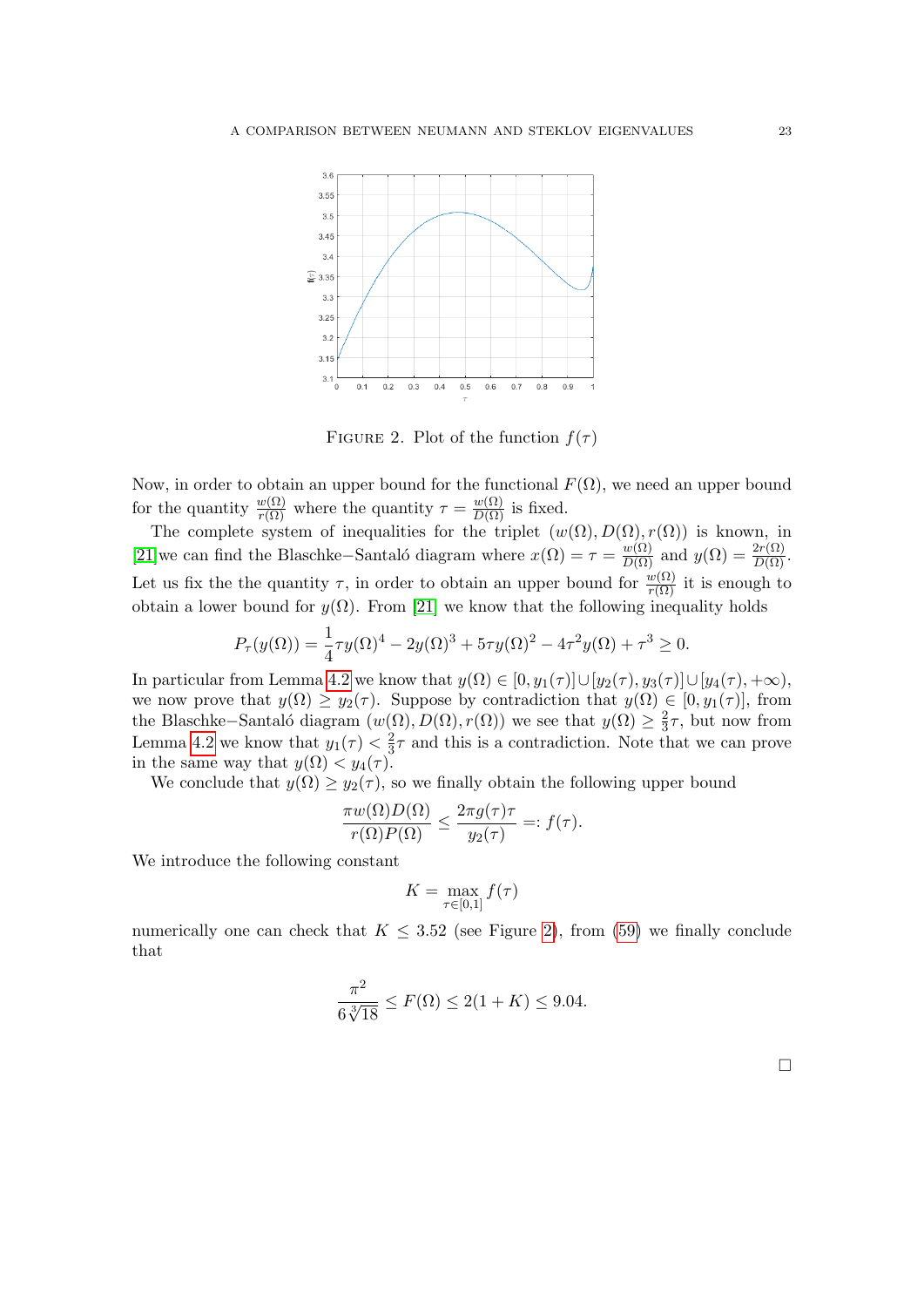<span id="page-23-2"></span>

Figure 3. Blaschke−Santal´o diagram with random convex polygons

## 5. Blaschke−Santalo diagrams and open problems ´

<span id="page-23-0"></span>A Blaschke-Santalo diagram is a convenient way to represent in the plane the possible values taken by two quantities (geometric or spectral). As mentioned in the Introduction, such a diagram has been recently established for quantities like  $(\lambda_1(\Omega), \lambda_2(\Omega))$  (the Dirich-let eigenvalues) in [\[1\]](#page-27-1), [\[7\]](#page-28-6),  $(\mu_1(\Omega)\mu_2(\Omega))$  (the Neumann eigenvalues) in [1],  $(\lambda_1(\Omega), \mu_1(\Omega))$ in [\[13\]](#page-28-7) or  $(\lambda_1(\Omega), T(\Omega))$  (where  $T(\Omega)$  is the torsion) in [\[34\]](#page-29-0), [\[28\]](#page-28-8).

Here we are interested in plotting the set of points  $(x, y)$  with

$$
\mathcal{E} = \{(x, y) \text{ where } x = \sigma_1(\Omega)P(\Omega), y = \mu_1(\Omega)|\Omega|, \Omega \subset \mathbb{R}^2\}
$$
  

$$
\mathcal{E}^C = \{(x, y) \text{ where } x = \sigma_1(\Omega)P(\Omega), y = \mu_1(\Omega)|\Omega|, \Omega \subset \mathbb{R}^2, \Omega \text{ convex.}\}.
$$

<span id="page-23-1"></span>5.1. The Blaschke-Santalo diagram  $\mathcal{E}$ . We start with the diagram  $\mathcal{E}$  (no constraint on the sets  $\Omega$ ).

Theorem 5.1. The following equality holds

 $\overline{\mathcal{E}} = [0, 8\pi] \times [0, \mu_1(\mathbb{D})\pi]$ 

where  $\mu_1(\mathbb{D}) = j'^{2}_{11}$  is the first Neumann eigenvalue of the unit disk.

*Proof.* We recall the following classical result by Szegö (for the simply connected case) and Weinberger [\[32\]](#page-29-3) and [\[36\]](#page-29-4).

 $\max{\mu_1(\Omega)|\Omega| \mid \Omega \subset \mathbb{R}^2}$  bounded, open and Lipschitz $= \mu_1(\mathbb{D})\pi$ ,

from [\[15\]](#page-28-1) we also know that

 $\sup\{\sigma_1(\Omega)P(\Omega) \mid \Omega \subset \mathbb{R}^2 \text{ bounded, open and Lipschitz}\} = 8\pi.$ 

From the inequalities above it is clear that  $\mathcal{E} \subset [0, 8\pi] \times [0, \mu_1(\mathbb{D})\pi]$ , now we want to prove that  $[0, 8\pi) \times [0, \mu_1(\mathbb{D})\pi] \subseteq \overline{\mathcal{E}}$ .

We start by proving that for every  $y \in [0, \mu_1(\mathbb{D})\pi]$  there exists a simply connected domain  $\Omega_y$  for which  $\mu_1(\Omega_y)|\Omega_y| = y$ . For that purpose, let us consider a dumbbell domain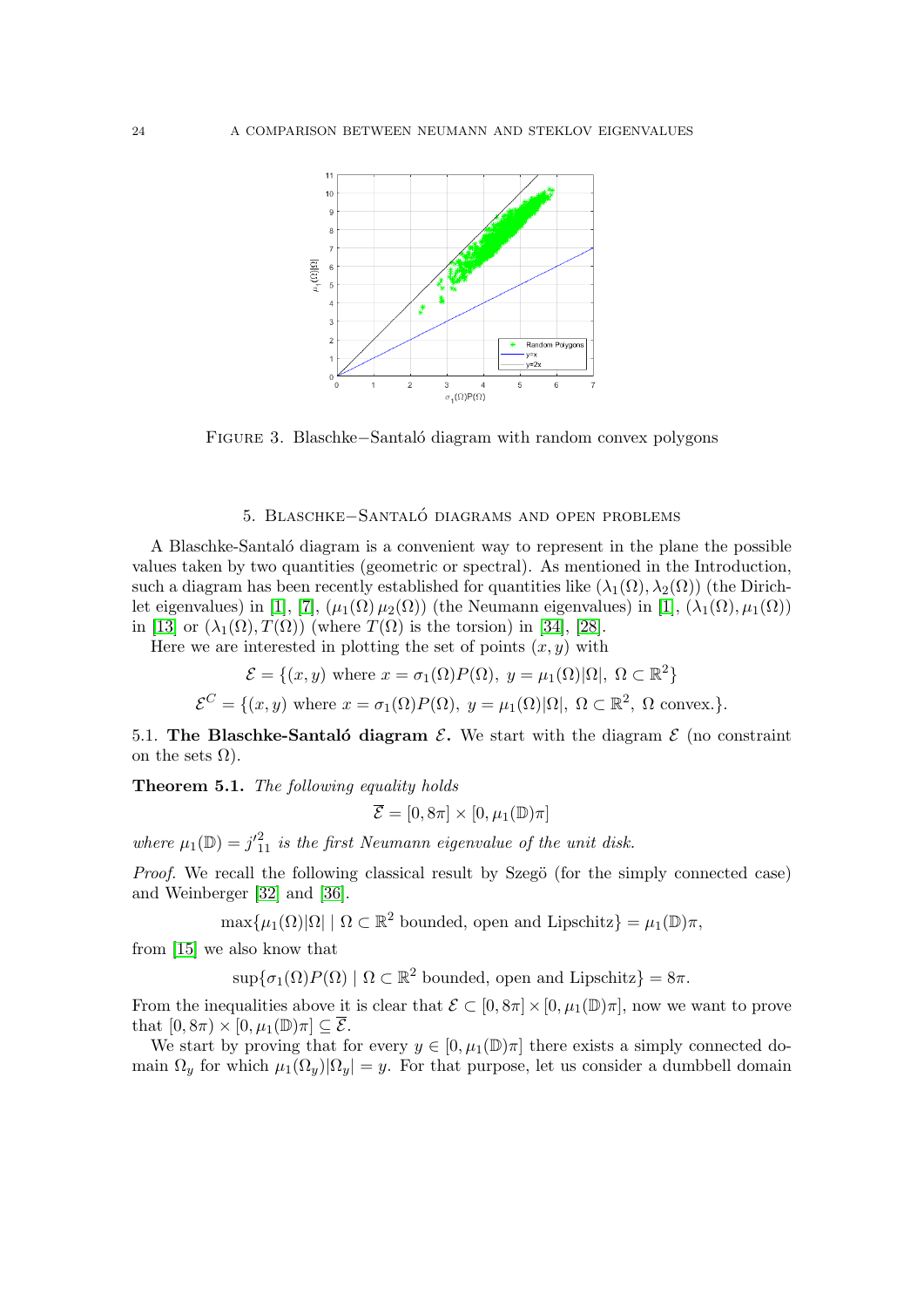$D_{\epsilon}$ , we know that we can choose the width of the channel in order to have  $\mu_1(D_{\epsilon})|D_{\epsilon}| = \epsilon$ where  $\epsilon$  is a small quantity, (see [\[22\]](#page-28-11)). Now we can gradually enlarge the channel (preserving the  $\epsilon$ -cone condition) until we reach a stadium, then we can modify this stadium continuously until we reach the ball. In all that process, the eigenvalue  $\mu_1$  and the area vary continuously. So we constructed a continuous path for the value  $\mu_1(\Omega_y)|\Omega_y|$  starting from  $\epsilon$  and arriving to  $\mu_1(\mathbb{D})\pi$ , we conclude because  $\epsilon$  was arbitrary small. Using the same argument (and [\[9\]](#page-28-12)) we can prove that for every  $x \in [0, 2\pi]$  there exists a simply connected domain  $\Omega_x$  for which  $\sigma_1(\Omega_x)P(\Omega_x) = x$  ( $2\pi$  is the value of  $P(\mathbb{D})\sigma_1(\mathbb{D})$ .).

Let  $(x, y) \in [0, 8\pi] \times [0, \mu_1(\mathbb{D})\pi]$  we want to prove that there exists a sequence of domains  $\Omega_{\epsilon}$  such that  $\sigma_1(\Omega_{\epsilon})P(\Omega_{\epsilon}) \to x$  and  $\mu_1(\Omega_{\epsilon})|\Omega_{\epsilon}| \to y$ . From the discussion above we know that there exists a simply connected domain  $\Omega_y$  for which  $\mu_1(\Omega_y)|\Omega_y| = y$ , now we divide the proof in two cases:

**Case 1.** Suppose  $x > \sigma_1(\Omega_y)P(\Omega_y)$ , let  $\beta$  be a non negative and non trivial function, we introduce the following weighted Neumann eigenvalue

$$
\mu_1(\Omega,\beta) = \min\Big\{\frac{\int_{\Omega} |\nabla u|^2 dx}{\int_{\Omega} u^2 \beta dx} : u \in H^1(\Omega), \int_{\Omega} u\beta dx = 0\Big\}.
$$

From Theorem 1.11 in [\[15\]](#page-28-1) we know that for every domain  $\Omega$  and every non negative and non trivial function  $\beta \in L^1(\log L)^1$  (this space is a Orlicz space see [\[15\]](#page-28-1) for the details) there exists a sequence of subdomains  $\Omega_{\epsilon} \subseteq \Omega$  such that

$$
\sigma_1(\Omega_{\epsilon}) P(\Omega_{\epsilon}) \to \mu_1(\Omega, \beta) \int_{\Omega} \beta dx,
$$
  

$$
\mu_1(\Omega_{\epsilon}) |\Omega_{\epsilon}| \to \mu_1(\Omega) |\Omega|.
$$

Let us fix a parameter  $\delta$ , from [\[15\]](#page-28-1) we know that there exists a function  $\beta_1$  such that  $\mu_1(\Omega, \beta_1) \int_{\Omega} \beta_1 dx \leq 8\pi - \delta$ , we also know (see [\[27\]](#page-28-3)) that there exists a function  $\beta_2$  such that  $|\mu_1(\Omega, \beta_2)| \int_{\Omega} \beta_2 dx - \sigma_1(\Omega) P(\Omega)| \leq \delta$ . Let  $0 \leq t \leq 1$ , we consider the following family of functions  $\beta_t = t\beta_1 + (1-t)\beta_2$  and we introduce the measures  $d\mu_t = \beta_t dx$ . It is straightforward to check that the family of measures  $d\mu_t$  satisfies the conditions M1, M2 and M3 in page 26 of [\[15\]](#page-28-1), in particular for every  $z \in [\sigma_1(\Omega)P(\Omega) + \delta, 8\pi - \delta]$  there exists  $t \in [0, 1]$  such that  $\mu_1(\Omega, \beta_t) \int_{\Omega} \beta_t dx = z$ .

We know that  $x \in [\sigma_1(\Omega_y)P(\Omega_y)+\delta, 8\pi-\delta]$ , let  $t_0$  be such that  $\mu_1(\Omega_y, \beta_{t_0}) \int_{\Omega_y} \beta_{t_0} dx = x$ , from the previous results we conclude that there exists a sequence of domains  $\Omega_{\epsilon} \subseteq \Omega_{y}$ such that

$$
\sigma_1(\Omega_{\epsilon}) P(\Omega_{\epsilon}) \to \mu_1(\Omega_y, \beta_{t_0}) \int_{\Omega} \beta_{t_0} dx = x
$$
  

$$
\mu_1(\Omega_{\epsilon}) |\Omega_{\epsilon}| \to \mu_1(\Omega_y) |\Omega_y| = y.
$$

The result follows because  $\delta$  was arbitrary.

**Case 2.** Suppose  $x \leq \sigma_1(\Omega_y)P(\Omega_y)$ , form the fact that  $\Omega_y$  is simply connected we know from [\[37\]](#page-29-5) that  $x \leq 2\pi$ . By a previous step we know that there exists a simply connected domain  $\omega$  such that  $\sigma_1(\omega)P(\omega) = x$ , now from Theorem [2.2](#page-3-2) (see [\[10\]](#page-28-9) for details) we know that there exists a sequence of smooth open sets  $\Omega_{\epsilon}$  such that

$$
\sigma_1(\Omega_{\epsilon})P(\Omega_{\epsilon}) \to \sigma_1(\omega)P(\omega) = x \mu_1(\Omega_{\epsilon})|\Omega_{\epsilon}| \to \mu_1(\Omega_y)|\Omega_y| = y.
$$

This concludes the proof.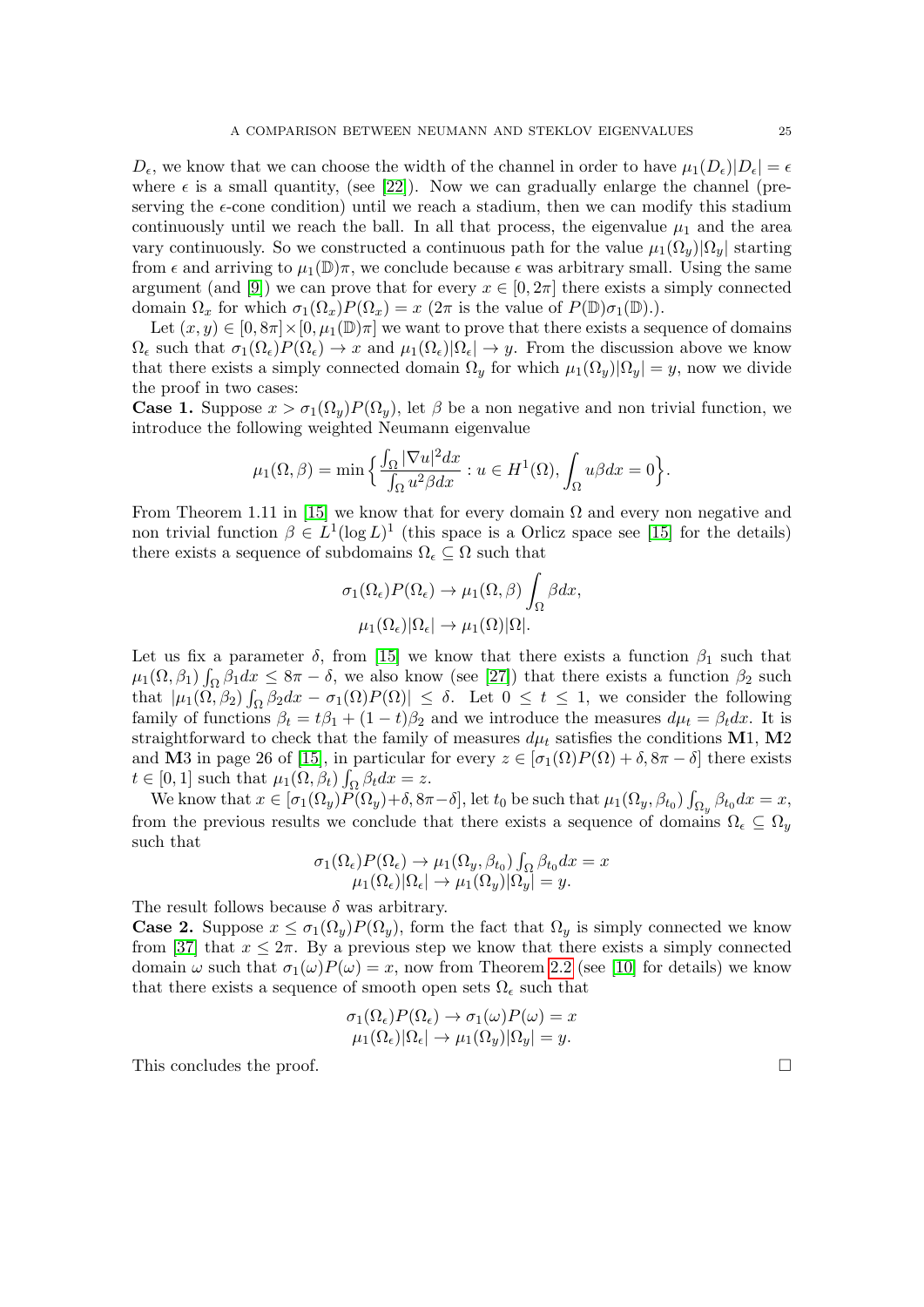We can give the following more precise conjecture:

**Conjecture 1.** Prove that  $\mathcal{E} = (0, 8\pi) \times (0, \pi\mu_1(\mathbb{D})) \cup \{(0, 0)\} \cup \{(2\pi, \pi\mu_1(\mathbb{D}))\}.$ 

The point  $\{(0,0)\}\$ is attained by any disconnected domain. Moreover the segments  $\{0\} \times (0, \pi\mu_1(\mathbb{D}))$  and  $(0, 8\pi) \times \{0\}$  cannot be in the set  $\mathcal E$  because if  $\mu_1$  or  $\sigma_1$  are zero, it means that the domain is disconnected, thus  $(\sigma_1, \mu_1) = (0, 0)$ . The segment  $(0, 8\pi) \times$  $\{\pi\mu_1(\mathbb{D})\}$  only contains the point corresponding to the disk because the disk is the only domain providing equality in the Szegö-Weinberger inequality. Finally, the segment  ${8\pi}\times$  $(0, \pi\mu_1(\mathbb{D}))$  is not included in the diagram because the inequality  $P(\Omega)\sigma_1(\Omega) < 8\pi$  is strict, see [\[15\]](#page-28-1). Thus the conjecture means that except these "boundary lines", every point  $(x, y)$ such that  $0 < x < 8\pi$  and  $0 < y < \pi\mu_1(\mathbb{D})$  should correspond to a set  $\Omega$  in the sense that  $x = P(\Omega)\sigma_1(\Omega)$  and  $y = |\Omega|\mu_1(\Omega)$ .

<span id="page-25-0"></span>5.2. The Blaschke-Santaló diagram  $\mathcal{E}^{\mathcal{C}}$ . Now we turn to the convex case. To have some idea about the shape of this diagram, we produced random convex polygons in the plane and plot the corresponding quantities  $x = \sigma_1(\Omega) P(\Omega)$ ,  $y = \mu_1(\Omega) |\Omega|$ .

Figure [3](#page-23-2) shows the values of these quantities for 1000 random convex polygons. Each of this polygon is constructed by choosing 15 random points in the plane and then we compute the convex hull of this points. From Figure [3](#page-23-2) it is natural to conjecture that  $1 \leq F(\Omega) \leq 2.$ 

Now we show some experiments that will give us informations about the behaviour of the extremal sets in the class of convex domains. In the Figure [4](#page-25-1) we plotted the quantities  $\sigma_1(\Omega)P(\Omega)$  and  $\mu_1(\Omega)|\Omega|$  for random triangles in the plane.



<span id="page-25-1"></span>Figure 4. Blaschke−Santal´o diagram with random triangles

From Figure [4](#page-25-1) we see that for every triangle  $T \subset \mathbb{R}^2$  we have that  $F(T)$  is slightly less than (and very close to) 2. Actually a more precise numerical computation shows that it is not true that  $F(T) = 2$  for every triangles. For example, let  $T_1$  be an equilateral triangle of length 1, we know that  $\mu_1(T_1) = \frac{16\pi^2}{9}$  $\frac{9\pi^2}{9}$  and let  $T_2$  be a right triangle with both cathetus equal to 1, we know that  $\mu_1(T_2) = \pi^2$ . A precise numerical computation of the first Steklov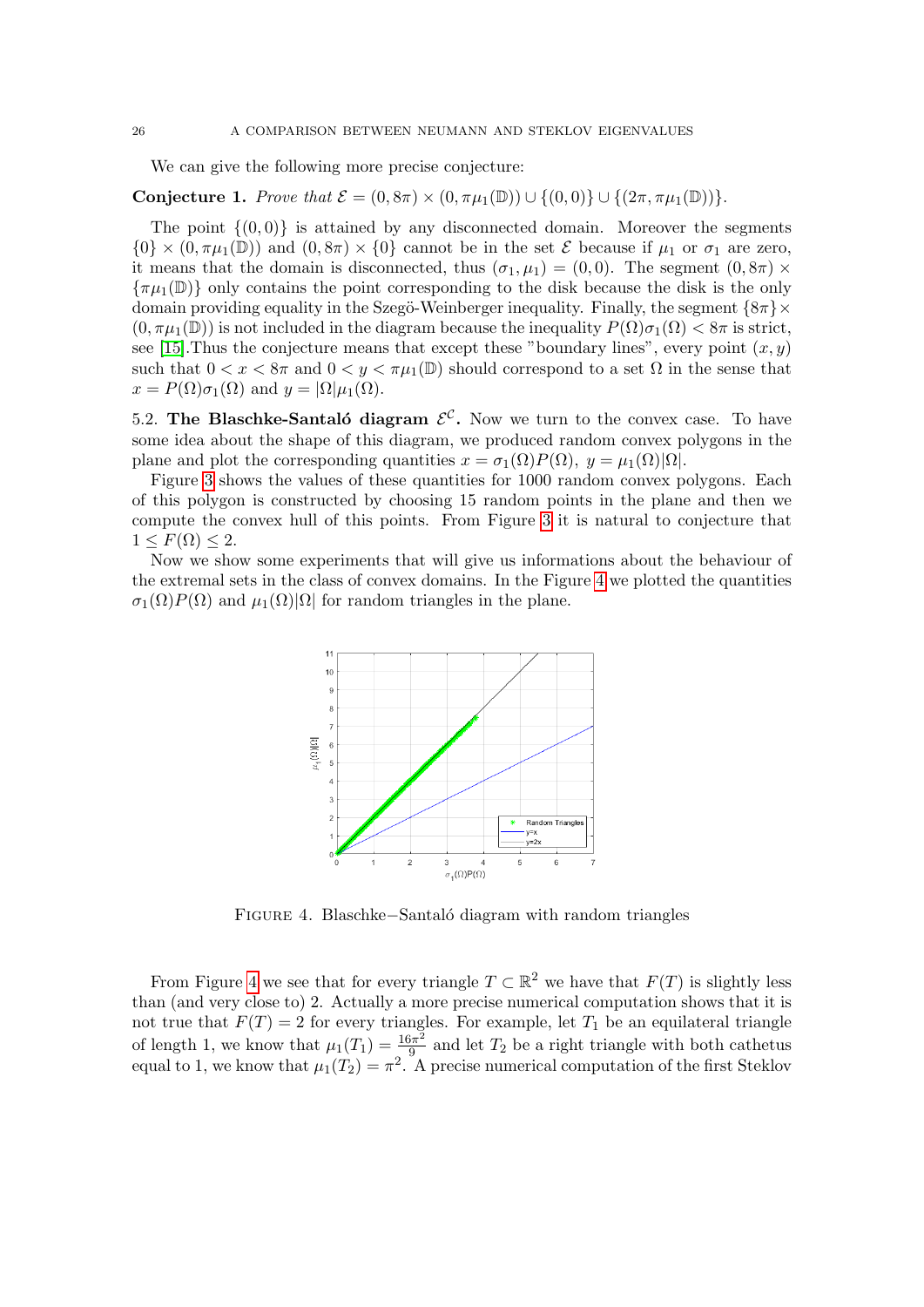eigenvalue for  $T_1$  and  $T_2$  (using  $P2$  finite element methods) gives us the following values  $\sigma_1(T_1) \approx 1.2908$  and  $\sigma_1(T_2) \approx 0.7310$ . Using these values inside the functional  $F(\Omega)$  we finally obtain

$$
F(T_1) \approx 1.962 < 2,
$$
\n
$$
F(T_2) \approx 1.977 < 2.
$$

The value 2 can be reached asymptotically, let us consider the following sequence of collapsing triangles

$$
\Omega_{\epsilon} = \{ (x, y) \in \mathbb{R}^2 \mid 0 \le x \le 1, \ 0 \le y \le \epsilon T_{\frac{1}{2}} \},\
$$

from Theorem [1.1](#page-2-0) and Lemma [4.1](#page-16-4) we conclude that

$$
F(\Omega_{\epsilon}) \to F(T_{\frac{1}{2}}) = 2.
$$

We remark that, from Theorem [1.1](#page-2-0) and Lemma [4.1,](#page-16-4)  $F(\Omega_{\epsilon}) \to 2$  for every sequence  $\Omega_{\epsilon}$  of collapsing thin domains for which  $h = h^+ + h^- = T_{x_0}$ , where  $0 < x_0 < 1$ .

It remains to characterize the behaviour of the minimizing sequence. We introduce the following family of collapsing rectangles:

$$
C_{\epsilon}=\{(x,y)\in\mathbb{R}^2\mid 0\leq x\leq 1,\ 0\leq y\leq \epsilon\}.
$$

We plot the values of  $\sigma_1(C_{\epsilon})P(C_{\epsilon})$  and  $\mu_1(C_{\epsilon})|C_{\epsilon}|$  when  $\epsilon$  is approaching zero.



Figure 5. Blaschke−Santal´o diagram with collapsing rectangles

We know from Theorem [1.1](#page-2-0) that  $F(C_{\epsilon}) \to 1$  but from Figures [5](#page-26-0) and [3](#page-23-2) it seems that  $F(\Omega) > 1$  for every  $\Omega \subset \mathbb{R}^2$  convex and the only way to approach the value 1 is given by a sequence of collapsing rectangles.

Supported by these numerical evidences we state the following conjectures:

**Conjecture 2.** For every bounded, convex and open set  $\Omega \subset \mathbb{R}^2$  the following bounds hold

<span id="page-26-0"></span> $1 \leq F(\Omega) \leq 2.$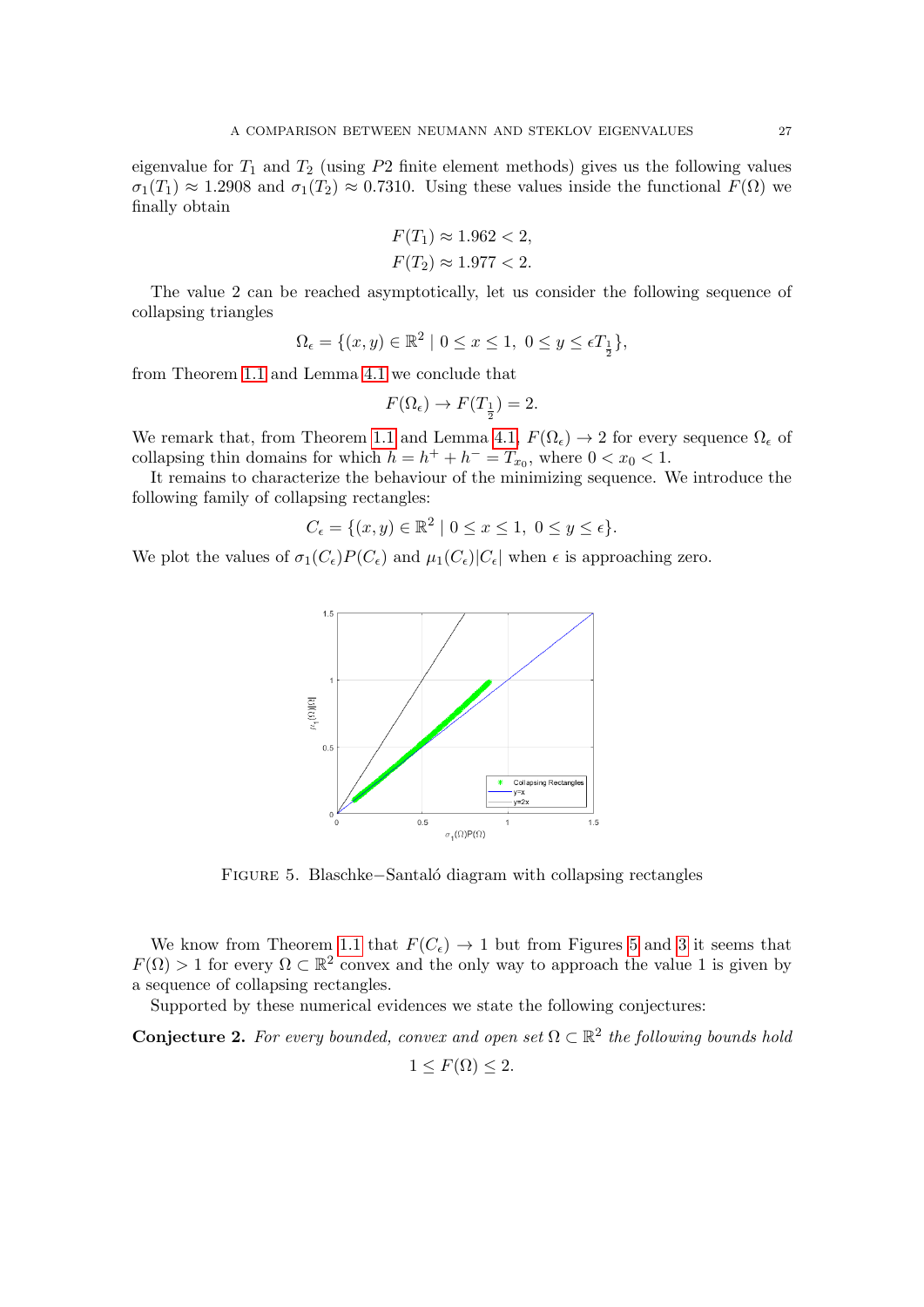Conjecture 3. The following minimization problem has no solution

 $inf\{F(\Omega) \mid \Omega \subset \mathbb{R}^2 \text{ bounded, convex and open}\}.$ 

In particular every minimizing sequence  $\Omega_{\epsilon}$  must be of the form of collapsing rectangles.

We now consider only convex quadrilaterals in  $\mathbb{R}^2$ , in the following numerical experiment we will have in red random convex quadrilaterals and in green collapsing rectangles, starting form a square S of unit area (corresponding to the farthest green point from the origin) and asymptotically approach the segment.

<span id="page-27-5"></span>

Figure 6. Blaschke−Santal´o diagram with random convex quadrilaterals and collapsing rectangles

From Figure [6](#page-27-5) it is natural to state the following conjecture.

**Conjecture 4.** For every  $0 < C \leq 4\sigma_1(\mathbb{S})$  the solution of the minimization problem  $\inf \{ \mu_1(\Omega) | \Omega | \mid \Omega \subset \mathbb{R}^2$  convex quadrilateral s.t.  $\sigma_1(C_\epsilon) P(C_\epsilon) = C \},$ is given by a rectangle.

Acknowledgements: The authors want to thank the reviewer for very good suggestions leading to an improvement of the paper. The authors are also grateful to B. Bogosel for providing us the values of  $\sigma_1(T_1)$  and  $\sigma_1(T_2)$  with high numerical accuracy. This work was partially supported by the project ANR-18-CE40-0013 SHAPO financed by the French Agence Nationale de la Recherche (ANR).

#### <span id="page-27-0"></span>**REFERENCES**

- <span id="page-27-1"></span>[1] P. R. S. Antunes and A. Henrot. On the range of the first two Dirichlet and Neumann eigenvalues of the Laplacian. Proc. R. Soc. Lond. Ser. A Math. Phys. Eng. Sci., 467(2130):1577–1603, 2011.
- <span id="page-27-3"></span>[2] R. Bañuelos and K. Burdzy. On the "hot spots" conjecture of J. Rauch. J. Funct. Anal., 164(1):1–33, 1999.
- <span id="page-27-2"></span>[3] B. Bogosel. The Steklov spectrum on moving domains. Appl. Math. Optim., 75(1):1–25, 2017.
- <span id="page-27-4"></span>[4] T. Bonnesen. Les problémes des isopérimétres et de isèphipanes. Gauthier-Villars, Paris, 1929.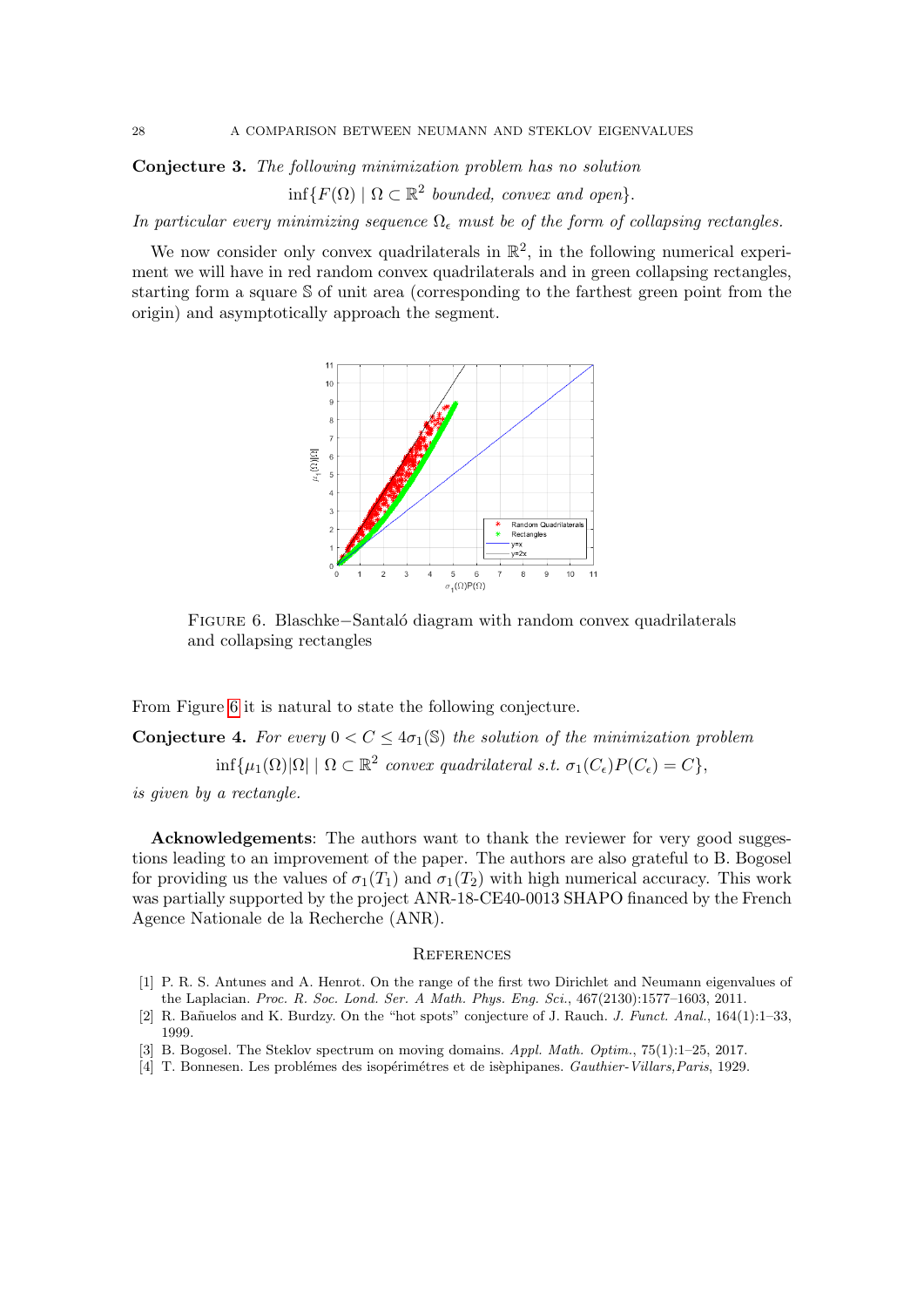- <span id="page-28-14"></span>[5] M.-H. Bossel. Membranes élastiquement liées: extension du théorème de Rayleigh-Faber-Krahn et de l'inégalité de Cheeger. C. R. Acad. Sci. Paris Sér. I Math., 302(1):47-50, 1986.
- <span id="page-28-4"></span>[6] B. Brandolini, F. Chiacchio, and J. J. Langford. Eigenvalue estimates for p-laplace problems on domains expressed in fermi coordinates, 2021, Arxiv arXiv:2106.13903.
- <span id="page-28-6"></span>[7] D. Bucur, G. Buttazzo, and I. Figueiredo. On the attainable eigenvalues of the Laplace operator. SIAM J. Math. Anal., 30(3):527–536, 1999.
- <span id="page-28-13"></span>[8] D. Bucur, A. Giacomini, and P. Trebeschi.  $L^{\infty}$  bounds of Steklov eigenfunctions and spectrum stability under domain variation. J. Differential Equations, 269(12):11461–11491, 2020.
- <span id="page-28-12"></span>[9] D. Bucur, A. Henrot, and M. Michetti. Asymptotic behaviour of the Steklov spectrum on dumbbell domains. Comm. Partial Differential Equations, 46(2):362–393, 2021.
- <span id="page-28-9"></span>[10] D. Bucur and M. Nahon. Stability and instability issues of the Weinstock inequality. Trans. Amer. Math. Soc., 374(3):2201–2223, 2021.
- <span id="page-28-19"></span>[11] S. Y. Cheng. Eigenvalue comparison theorems and its geometric applications. Math. Z., 143(3):289– 297, 1975.
- <span id="page-28-17"></span>[12] Y. Egorov and V. Kondratiev. On spectral theory of elliptic operators, volume 89. Basel: Birkhäuser, 1996.
- <span id="page-28-7"></span>[13] I. Ftouhi and A. Henrot. The diagram  $(\lambda_1, \mu_1)$ . Mathematical Reports, 24 (74)(1-2), 2022.
- <span id="page-28-0"></span>[14] A. Girouard, A. Henrot, and J. Lagacé. From Steklov to Neumann via homogenisation. Arch. Ration. Mech. Anal., 239(2):981–1023, 2021.
- <span id="page-28-1"></span>[15] A. Girouard, M. Karpukhin, and J. Lagacé. Continuity of eigenvalues and shape optimisation for Laplace and Steklov problems. Geom. Funct. Anal., 31(3):513–561, 2021.
- <span id="page-28-21"></span>[16] R. R. Hall. A class of isoperimetric inequalities. J. Analyse Math., 45:169–180, 1985.
- <span id="page-28-2"></span>[17] A. Hassannezhad and A. Siffert. A note on Kuttler-Sigillito's inequalities. Ann. Math.  $Qué., 44(1):125-$ 147, 2020.
- <span id="page-28-16"></span>[18] A. Henrot. Extremum problems for eigenvalues of elliptic operators. Frontiers in Mathematics. Birkhäuser Verlag, Basel, 2006.
- <span id="page-28-23"></span>[19] A. Henrot, A. Lemenant, and I. Lucardesi. Maximizing  $p^2\mu_1$  among symmetric convex sets, 2022, preprint.
- <span id="page-28-10"></span>[20] A. Henrot and M. Pierre. Shape variation and optimization, volume 28 of EMS Tracts in Mathematics. European Mathematical Society (EMS), Zürich, 2018. A geometrical analysis.
- <span id="page-28-26"></span>[21] M. A. Hernández Cifre. Is there a planar convex set with given width, diameter, and inradius? Amer. Math. Monthly, 107(10):893–900, 2000.
- <span id="page-28-11"></span>[22] S. Jimbo and Y. Morita. Remarks on the behavior of certain eigenvalues on a singularly perturbed domain with several thin channels. Comm. Partial Differential Equations, 17(3-4):523–552, 1992.
- <span id="page-28-15"></span>[23] B. Kawohl and T. Lachand-Robert. Characterization of Cheeger sets for convex subsets of the plane. Pacific J. Math., 225(1):103–118, 2006.
- <span id="page-28-5"></span>[24] D. Krejčiřík and M. Tušek. Location of hot spots in thin curved strips. J. Differ. Equations, 266(6):2953–2977, 2019.
- <span id="page-28-24"></span>[25] T. Kubota. Einige ungleischheitsbezichungen uber eilinien und eiflachen,. Sci. Rep. of the Tohoku Univ. Ser., 12(1):45–65, 1923.
- <span id="page-28-22"></span>[26] J. R. Kuttler and V. G. Sigillito. Inequalities for membrane and Stekloff eigenvalues. J. Math. Anal. Appl., 23:148–160, 1968.
- <span id="page-28-3"></span>[27] P. D. Lamberti and L. Provenzano. Viewing the Steklov eigenvalues of the Laplace operator as critical Neumann eigenvalues. In Current trends in analysis and its applications, Trends Math., pages 171–178. Birkhäuser/Springer, Cham, 2015.
- <span id="page-28-8"></span>[28] I. Lucardesi and D. Zucco. On Blaschke-Santaló diagrams for the torsional rigidity and the first Dirichlet eigenvalue. Annali di Matematica Pura ed Applicata, 201:175–201, 2022.
- <span id="page-28-18"></span>[29] L. E. Payne and H. F. Weinberger. An optimal Poincaré inequality for convex domains. Arch. Rational Mech. Anal., 5:286–292 (1960), 1960.
- <span id="page-28-20"></span>[30] H. Sachs. Ungleichungen für Umfang, Flächeninhalt und Trägheitsmoment konvexer Kurven. Acta Math. Acad. Sci. Hungar., 11:103–115, 1960.
- <span id="page-28-25"></span>[31] P. R. Scott and P. W. Awyong. Inequalities for convex sets. *JIPAM. J. Inequal. Pure Appl. Math.*, 1(1):Article 6, 6, 2000.